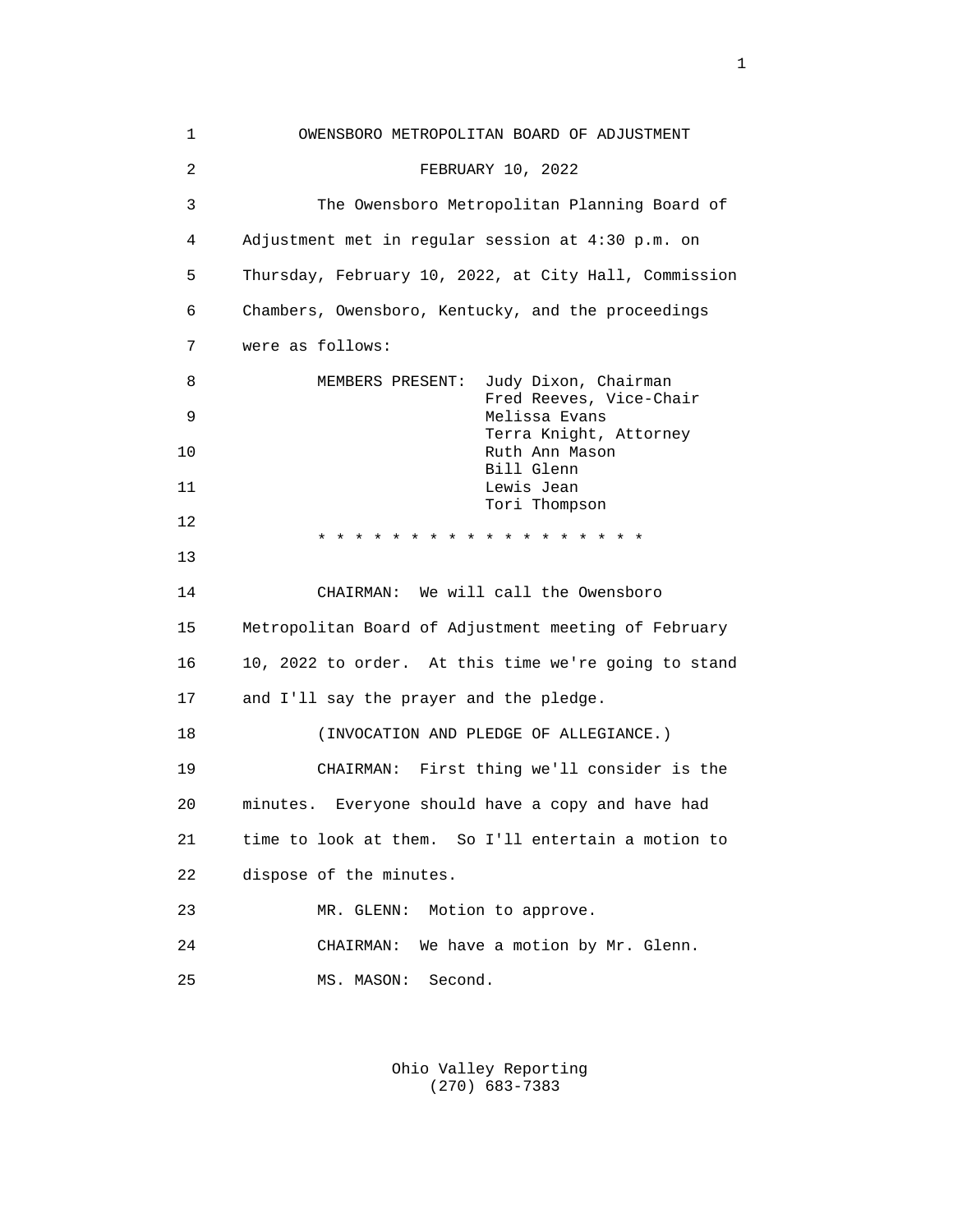1 CHAIRMAN: Second by Ruth Ann. All in favor 2 of the motion raise your right hand. 3 (ALL BOARD MEMBERS PRESENT RESPONDED AYE.) 4 CHAIRMAN: Motion carries. 5 First item on the agenda is the election of 6 officers. 7 MS. KNIGHT: I'll take it from here, Madam 8 Chair. 9 For all of you who haven't done this yet, 10 which I think all of you have, but KRS 100 requires 11 that we have elections every year. Our bylaws states 12 that we have them the first meeting of every year. 13 This is the first time we've been able to meet this 14 year so we'll do that now. 15 We vote for Chair, Vice Chair and a 16 secretary/treasurer, and we always vote by show of 17 hands so that's what we'll do tonight. 18 At this time I open the floor for nomination 19 for Chair. 20 MR. JEAN: I would like to nominate Judy Dixon 21 for Chair. 22 MS. KNIGHT: Is there a second to that 23 nomination? 24 MS. MASON: I'll second that. 25 MS. KNIGHT: Ms. Dixon, do you accept the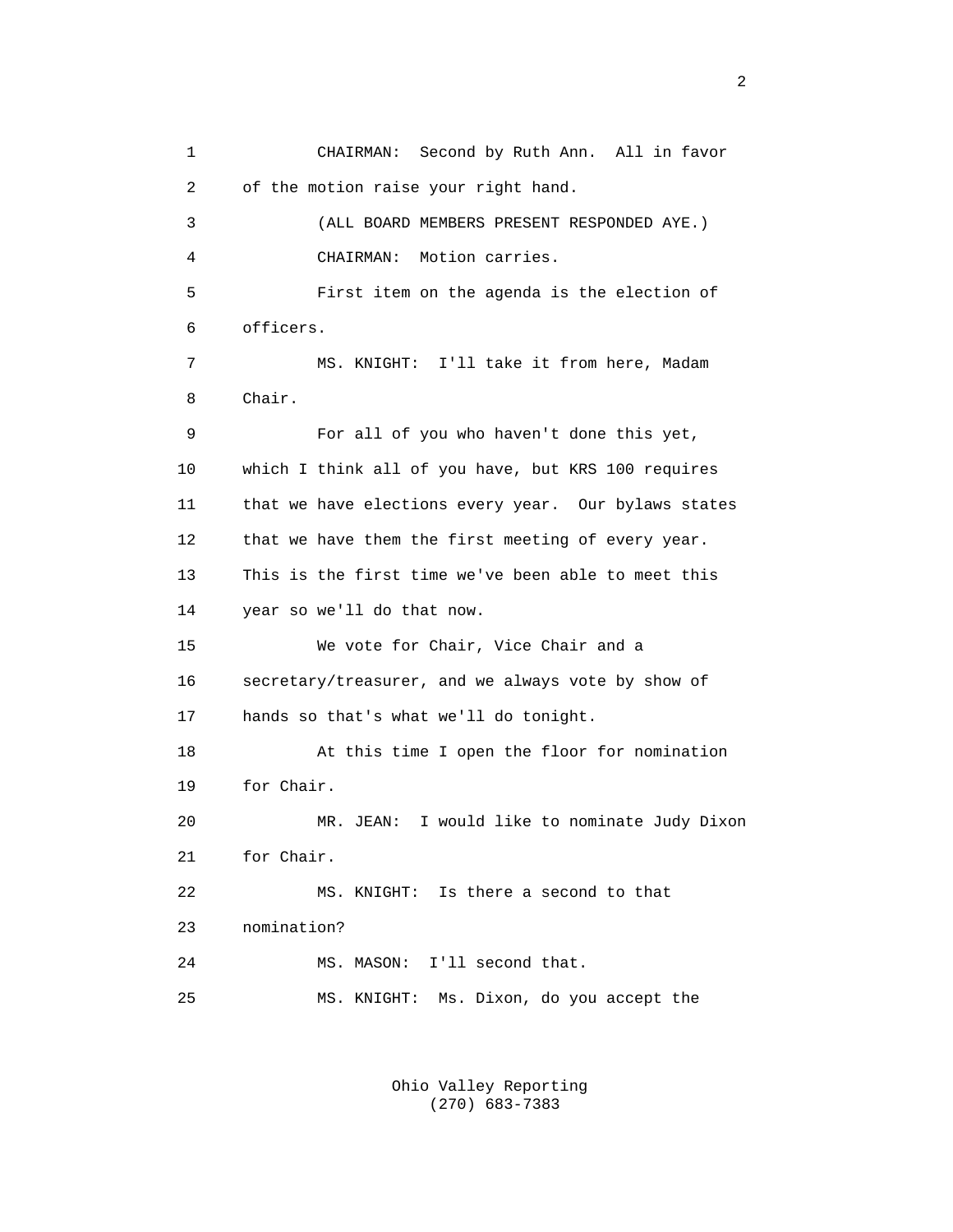1 nomination? 2 MS. DIXON: I do. 3 MS. KNIGHT: Are there any other nominations 4 for Chair? 5 (NO RESPONSE) 6 MS. KNIGHT: Hearing none we'll close the 7 floor and take a vote. All in favor of Ms. Judy Dixon 8 please signify by raising their right hand. 9 (ALL BOARD MEMBERS PRESENT RESPONDED AYE.) 10 MS. KNIGHT: It's unanimous. 11 Congratulations, Ms. Dixon. 12 Now I'll open the floor for nomination of Vice 13 Chair. 14 MS. MASON: I nominate Fred Reeves. 15 MS. KNIGHT: Is there a second to that 16 nomination? 17 MR. GLENN: I'll second it. 18 MS. KNIGHT: Mr. Reeves isn't here, but I 19 guess you all feel comfortable that he is willing to 20 accept that? 21 MR. GLENN: Yes. 22 MS. KNIGHT: Are there any other nominations 23 for Vice Chair? 24 (NO RESPONSE) 25 MS. KNIGHT: Hearing none we'll vote. All in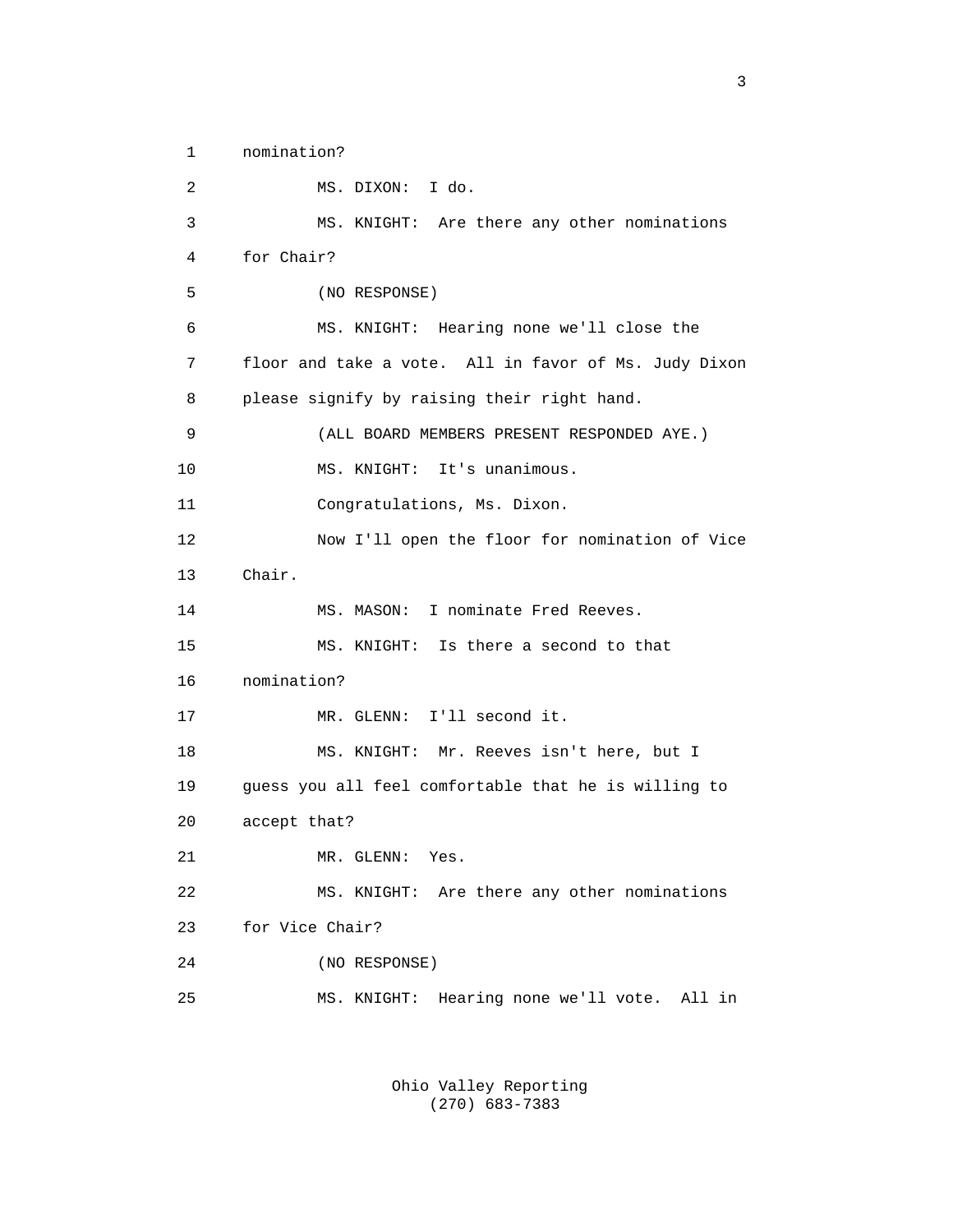1 favor of Mr. Reeves as vice chair please raise your 2 right hand. 3 (ALL BOARD MEMBERS PRESENT RESPONDED AYE.) 4 MS. KNIGHT: It's unanimous. 5 Now I'll open the floor for 6 secretary/treasurer. 7 MS. DIXON: I nominate Ruth Ann Mason. 8 MS. KNIGHT: Is there a second? 9 MS. THOMPSON: I'll second it. 10 MS. KNIGHT: Ms. Mason, do you accept that 11 nomination? 12 MS. MASON: I do. 13 MS. KNIGHT: Any other nominations for 14 secretary/treasurer? 15 (NO RESPONSE) 16 MS. KNIGHT: Hearing none we'll vote. All in 17 favor of Ms. Mason as secretary/treasurer please raise 18 your right hand. 19 (ALL BOARD MEMBERS PRESENT RESPONDED AYE.) 20 MS. KNIGHT: It's unanimous. 21 I'll turn the floor over to you, Madam Chair. 22 --------------------------------------------- 23 CONDITIONAL USE PERMITS 24 ITEM 3 25 104, 112 & 120 East 4th Street, 109 East 5th Street, and 419, 421, 423 & 429 Allen Street, zoned B-2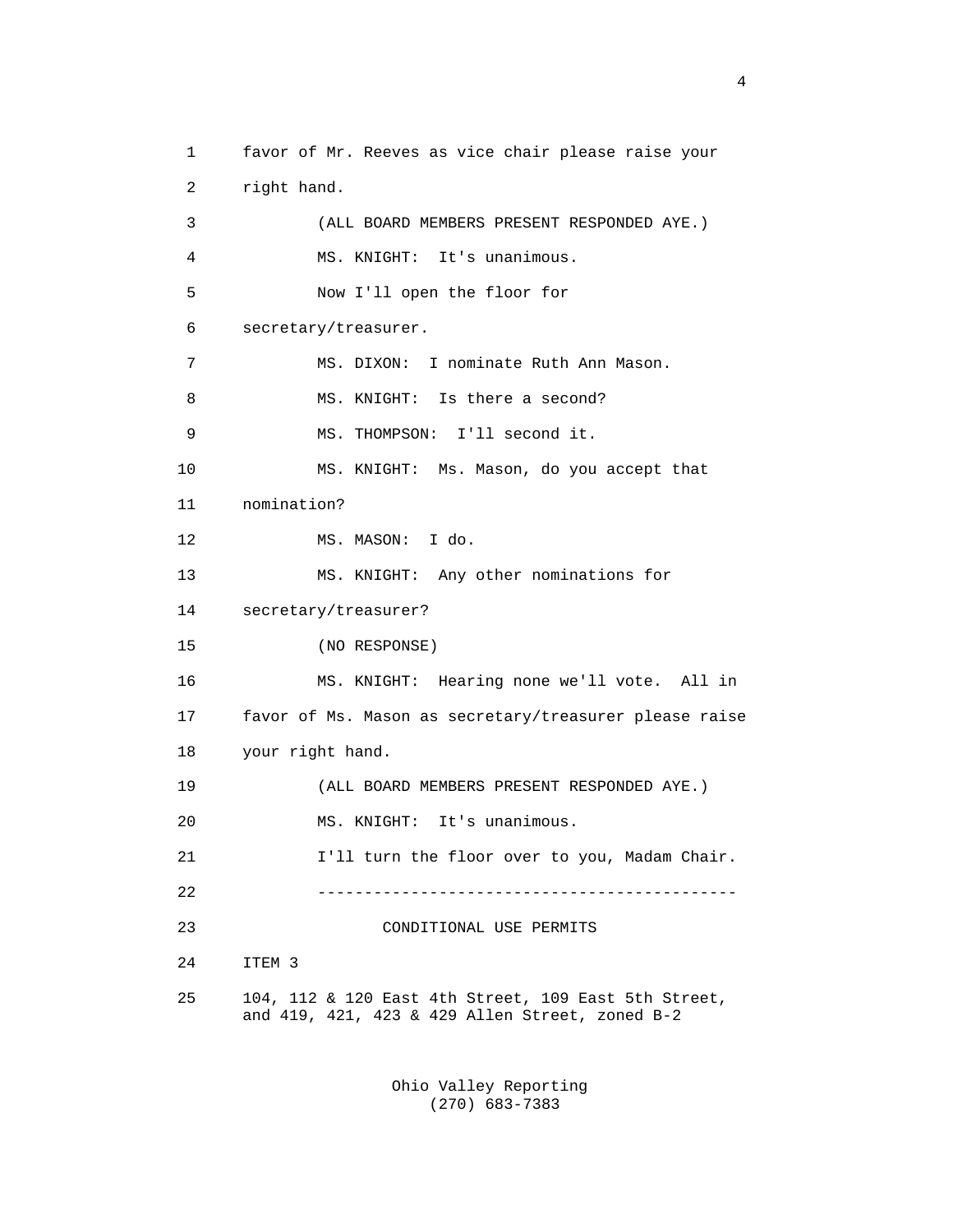1 Central Business District, Downtown Transition Overlay District 2 Consider request for a Conditional Use Permit in order to operate a rehabilitation and housing facility.<br>References: Zoning Ordinance, Article 21, References: Zoning Ordinance, Article 21, Section 21.7(C)(1)<br>4 Applicant: Owensh 4 Applicant: Owensboro Area Shelter and Information Services, Inc.; Fourth & Allen, LLC<br>5 5 6 MS. MASON: Madam Chairman, I need to recuse 7 myself from this item. 8 CHAIRMAN: So noted. 9 MS. KNIGHT: Please state your name for the 10 record. 11 MR. PEDLEY: Trey Pedley. 12 (TREY PEDLEY SWORN BY ATTORNEY.) 13 MR. PEDLEY: The subject properties make up 14 eight lots that are zoned B-2 Central Business 15 District and are located within the Downtown 16 Transition Character District. 17 All surrounding properties are also zoned B-2 18 or R-4DT Inner-City Residential and consist of 19 residential properties, a series of office uses, 20 existing parking lots, and churches. 21 On the subject properties, the applicant 22 proposes to operate a rehabilitation and housing 23 facility with 12 residential apartments. The only 24 planned changes to the site layout include the closure 25 of existing access points, the construction of a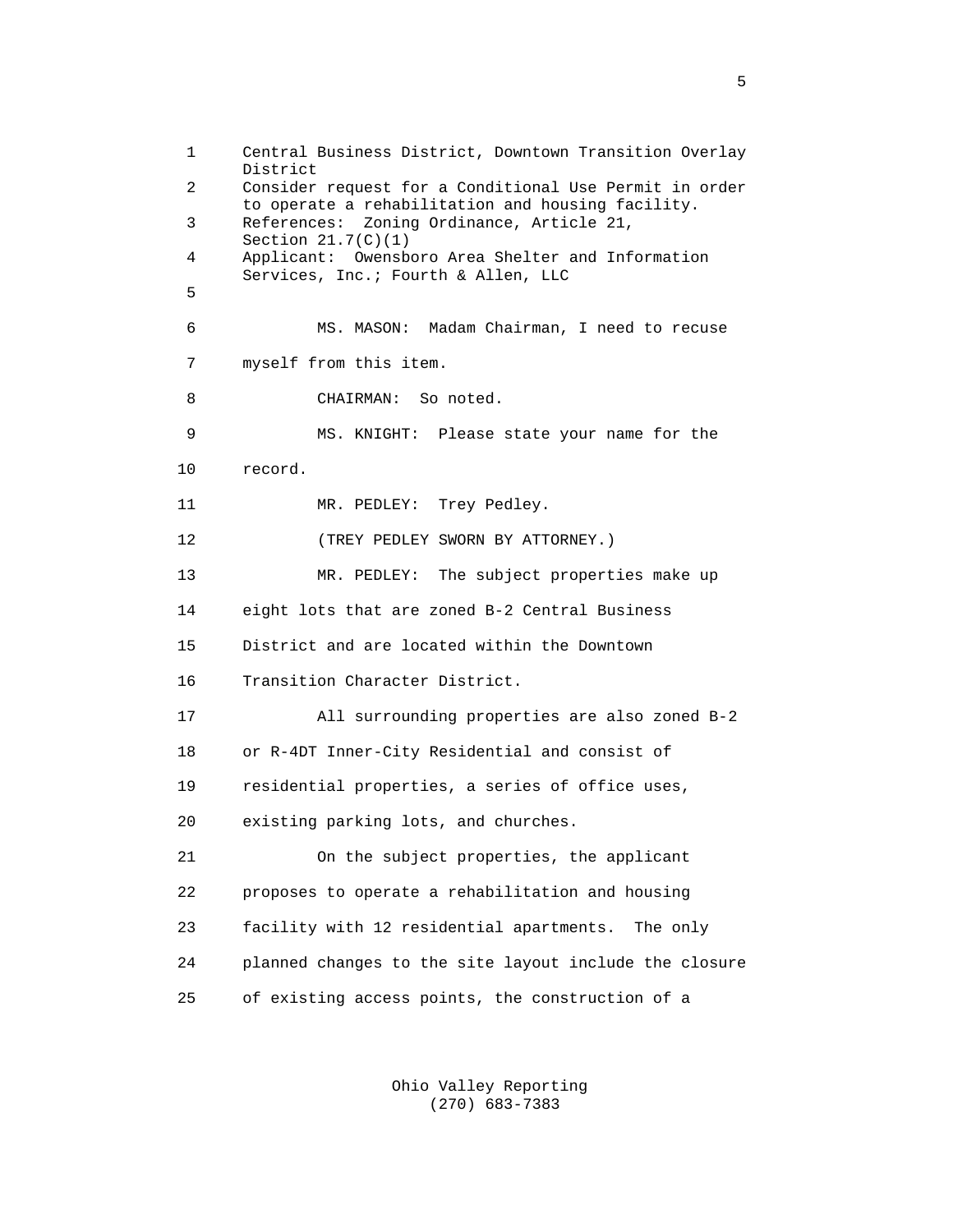1 playground, and re-configuration of the parking lot. 2 For this use the zoning ordinance requires 12 3 parking spaces. The properties currently have 4 approximately 33 parking spaces on-site. The zoning 5 ordinance will also require a 4-foot tall street 6 screen where the vehicular use area adjoins public 7 right-of-way. 8 If approved, special conditions should 9 include: 10 1. Approval of a Final Development Plan; and, 11 2. Obtain all necessary building, electrical, 12 and HVAC permits, inspections, and certificates of 13 occupancy and compliance. 14 We would like to enter the Staff Report into 15 the record as Exhibit A. 16 (MR. FRED REEVES JOINS MEETING AT THIS TIME.) 17 CHAIRMAN: Thank you, Trey. 18 Is there someone here representing the 19 applicant? 20 MS. ROBINSON: Yes. 21 MS. KNIGHT: State your name, please. 22 MS. ROBINSON: Andrea Robinson. 23 MS. KNIGHT: Are you an attorney? 24 MS. ROBINSON: I am not. 25 (ANDREA ROBINSON SWORN BY ATTORNEY.)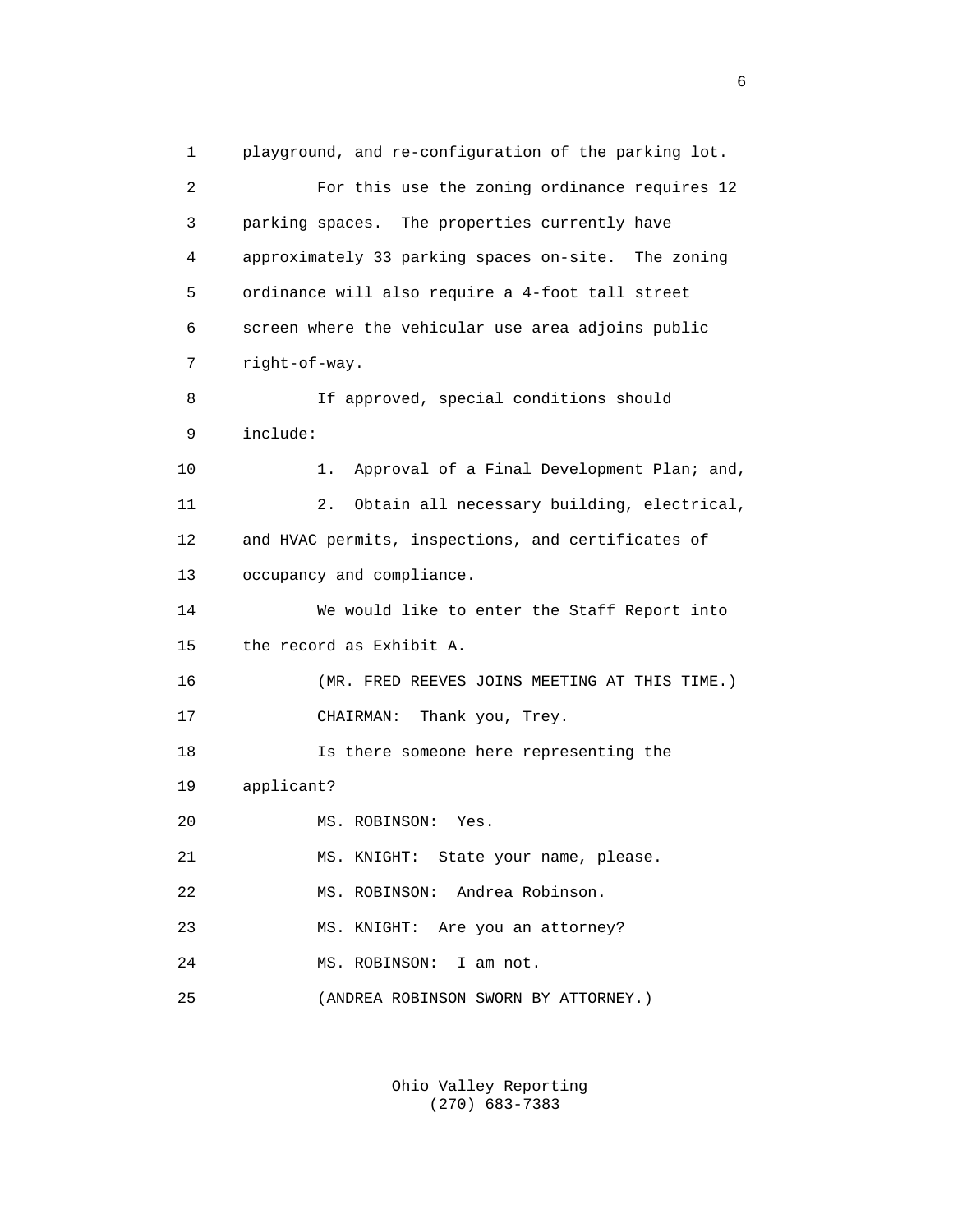1 CHAIRMAN: Can you give us a little background 2 on this project besides what has been read into the 3 record? 4 MS. ROBINSON: Yes. We are a victim service 5 provider required to operate through the State of 6 Kentucky. This property will provide safe housing, 7 rehabilitation and transitional housing for victims of 8 crimes on a short-term basis as we help them 9 transition back into self-sufficiency. 10 CHAIRMAN: Is there anyone in the audience 11 that has questions of the applicant? 12 Mr. Edge. 13 MS. KNIGHT: If you could state your full 14 name, please. 15 MR. EDGE: John Edge. 16 (JOHN EDGE SWORN BY ATTORNEY.) 17 MR. EDGE: I just had some questions as to, is 18 Oasis owning the property or are you buying the 19 property or leasing the property? 20 CHAIRMAN: Mr. Edge, can you direct your 21 questions to me and then I will get the answers. 22 MR. EDGE: All right. Thank you. 23 Is Oasis buying the property or are they 24 leasing the property? 25 MS. ROBINSON: We will be purchasing.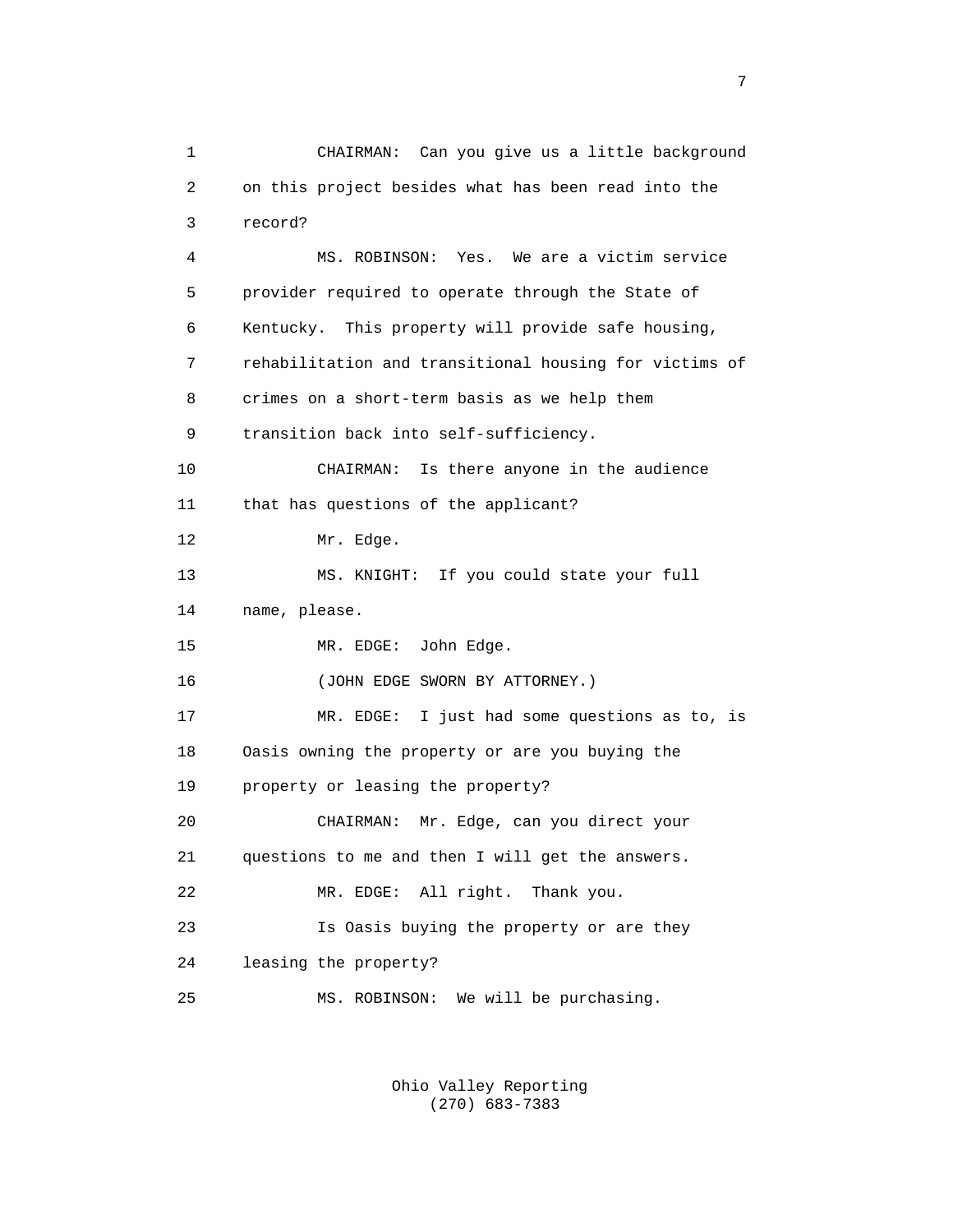1 CHAIRMAN: And Oasis is moving?

2 MS. ROBINSON: Correct.

 3 MR. EDGE: Is this change, would it be only 4 for Oasis? In other words, if some sort of rehab 5 facility or something bought it from Oasis later on, 6 would we have an opportunity to dispute that at some 7 later point? 8 CHAIRMAN: They would have to apply for 9 another conditional use permit if somebody else bought 10 it, would they not? 11 MS. EVANS: Yes. This conditional use permit 12 is specific to this use and the conditions that are 13 laid out in this use as far as the number of beds, the 14 number of residents. So any other facility that would 15 move in there, unless they operated exactly like this, 16 with the same number of residential units or number 17 the beds, they would have to seek a new conditional 18 use permit. 19 MR. EDGE: Okay. Is there a plan that we can

 20 look at that shows what their plans are? All we 21 received was the notice.

 22 By the way, I'm a member of Settle Memorial 23 Methodist is my interest here.

 24 MS. EVANS: So the plan that's on the screen I 25 believe is their plan. The only new construction that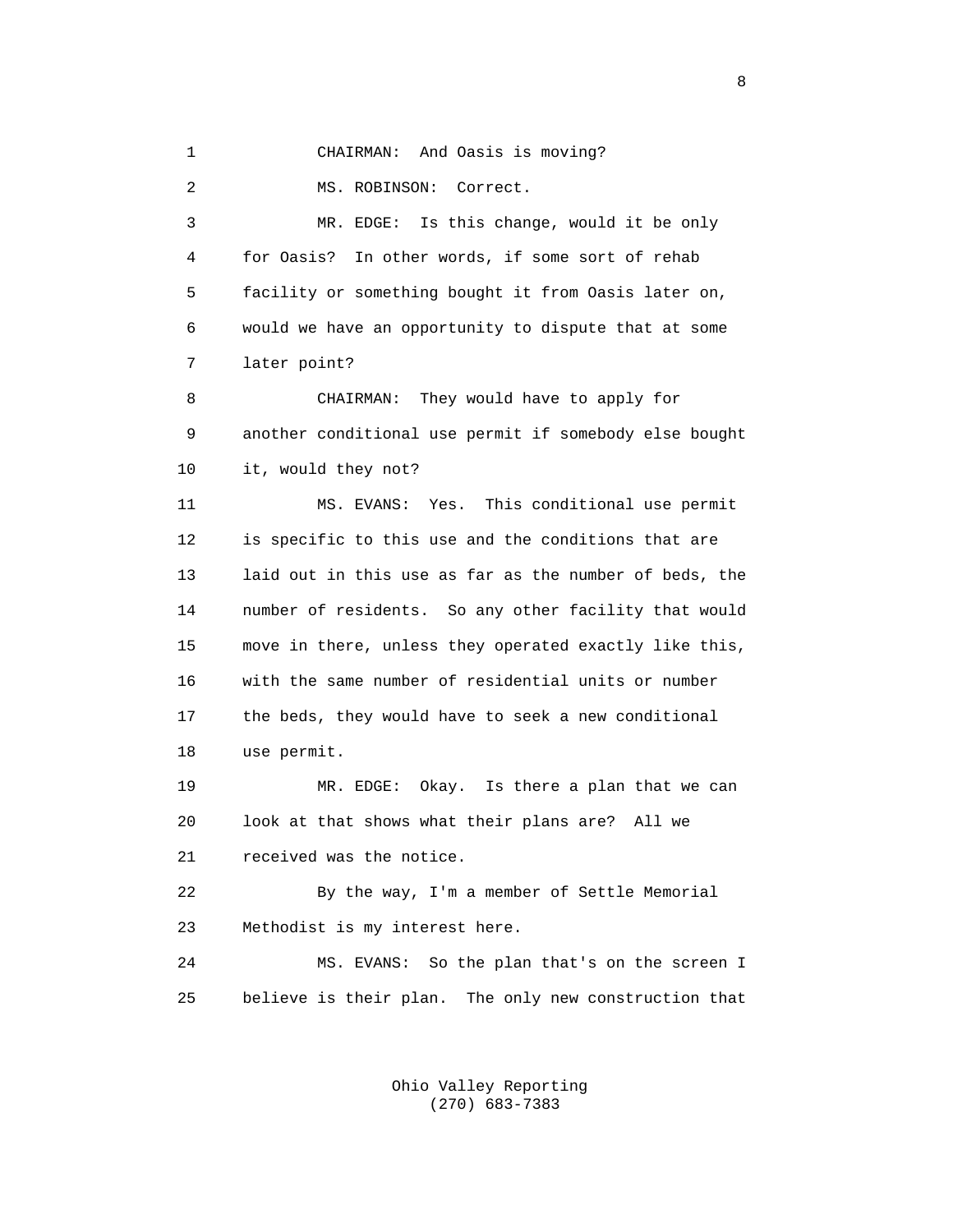1 I'm aware of, and you can correct me if I'm wrong, is 2 the addition of that playground that's shown, the 3 stripped area in the middle of the parking lot. 4 They're going to utilize the existing buildings that 5 are there. There will be some renovations to the 6 interior of the buildings. There will be some access 7 points that are blocked off and additional landscaping 8 installed per ordinance requirements, but I don't 9 believe there will be any new construction of any 10 structures on the property besides that playground. 11 MS. ROBINSON: That's correct. 12 MR. EDGE: Will there be any fencing in the 13 northeast corner, I call it the pergola tract, the 14 tract that is in grass now that has the one, the 15 pergola on it. 16 MS. ROBINSON: At this time, no. We intend to 17 allow that to still be used at this time, you know. 18 We would come back to request a different permit. At 19 this time we would intend for that to still be able to 20 be used by the state. 21 MR. EDGE: Settle uses it for their Easter egg 22 occasionally. Would we need a permit? 23 MS. ROBINSON: No. You know, if it's approved 24 then let's communicate and we would love to partner in 25 any way we could.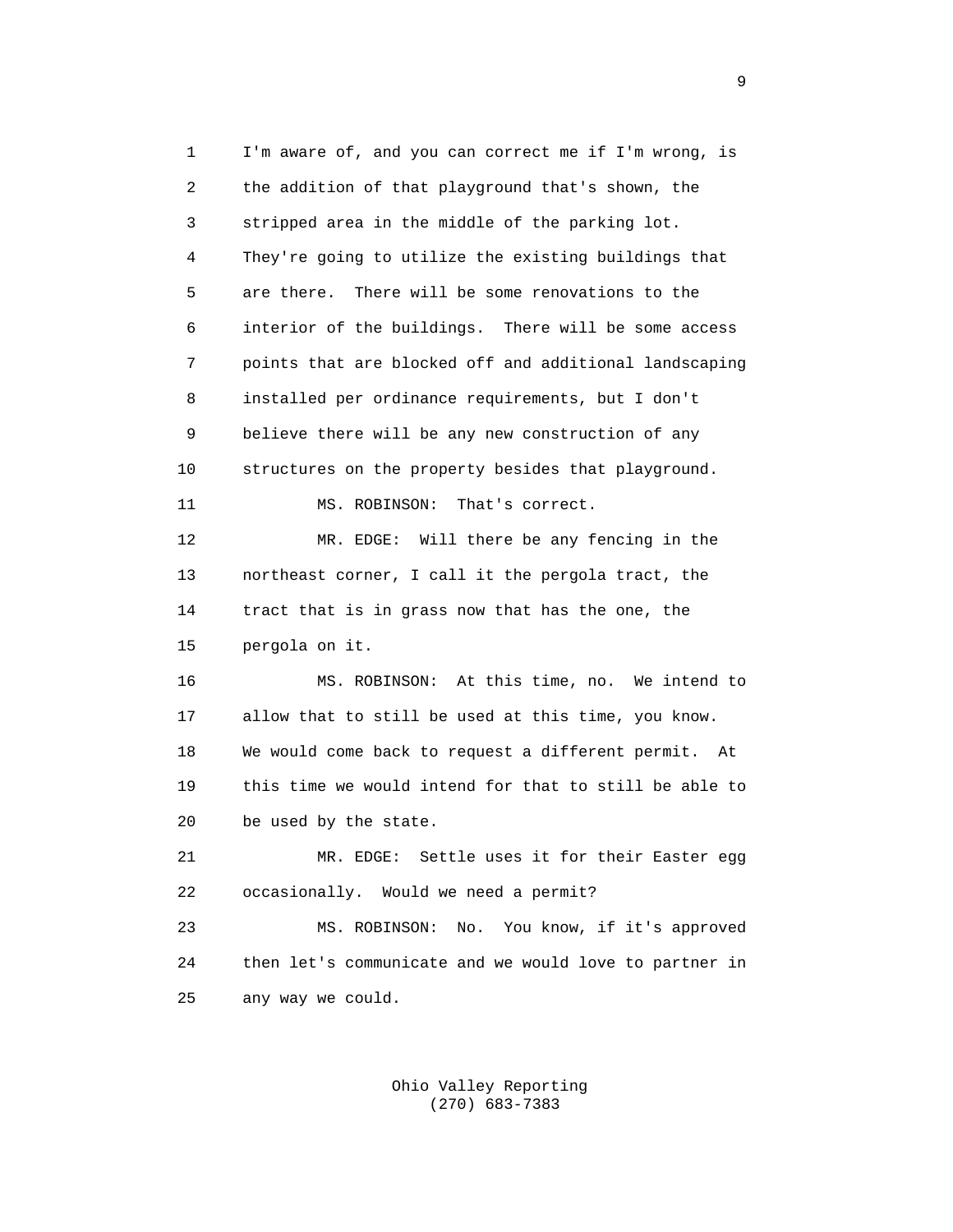1 MR. EDGE: We want to be good neighbors. I 2 think that will work. Thank you. 3 CHAIRMAN: Anyone else have questions, 4 comments, concerns? 5 (NO RESPONSE) 6 CHAIRMAN: Any board members have questions or 7 concerns? 8 MR. GLENN: I have one question. 9 If this is -- I'm familiar with Oasis so I'm 10 assuming that it will be operated like the present 11 one. Is some type of supervision there? 12 MS. ROBINSON: 24-hours a day. 13 MR. GLENN: That's all I wanted to know. 14 CHAIRMAN: Mr. Reeves. 15 MR. REEVES: My question is, and I have a 16 similar question about another one of these of what I 17 call them shelters. I think it was the last meeting 18 or the meeting before last. 19 Will you be able to have more individuals than 20 you'll serve in this location than where you 21 previously are? 22 MS. ROBINSON: We have approximately the same 23 number, but one of the differences is that the shelter 24 will now be able to operate as non-COVID shelter in 25 response to COVID-19. So the actual apartments will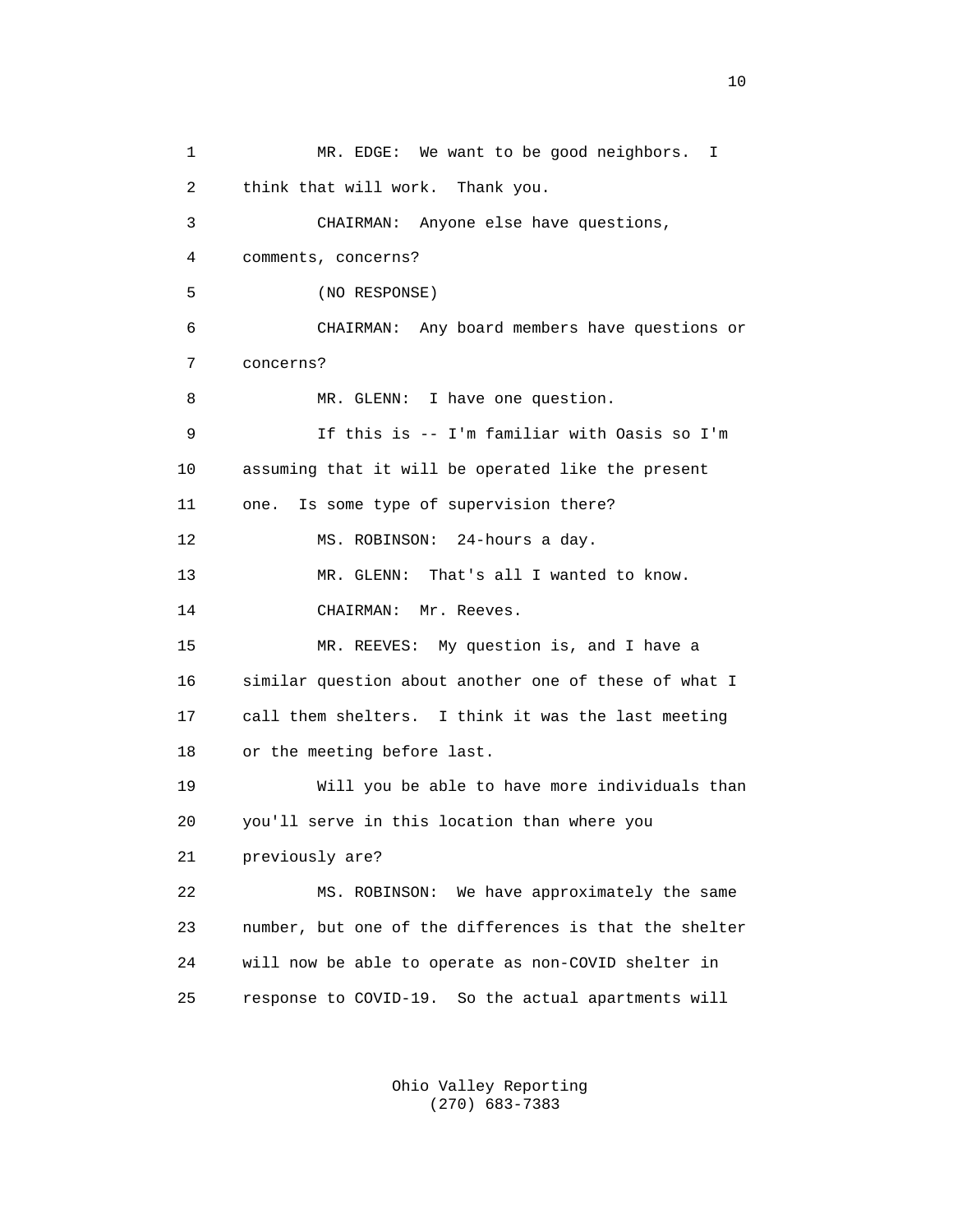1 be used as spaces. The number of beds for clients 2 will be the same or fewer.

 3 MR. REEVES: Because I've mentioned, I have a 4 real concern about us having so many of these shelters 5 in our community that we become a place where 6 Hopkinsville and Central City, Paducah, whoever else 7 sends their people because they have space up there. 8 I will be opposed to this. 9 MS. ROBINSON: We'll operate the same way that 10 we have to this point. As I did mention, we are 11 required by KRS statute to operate within the 12 community, but we also are here to serve our 13 community. We have a small number, very, very small 14 number of people that come from outside of the 15 community. This would primarily serve Daviess County. 16 CHAIRMAN: It's not a duplication. It's a 17 replacement for Oasis? 18 MS. ROBINSON: Yes. Just a new location. 19 CHAIRMAN: Anybody else have questions? 20 (NO RESPONSE) 21 CHAIRMAN: Anybody else in the audience have 22 questions or concerns? 23 MS. KNIGHT: Please state your name for the 24 record. 25 MRS. EDGE: Cheryl Edge.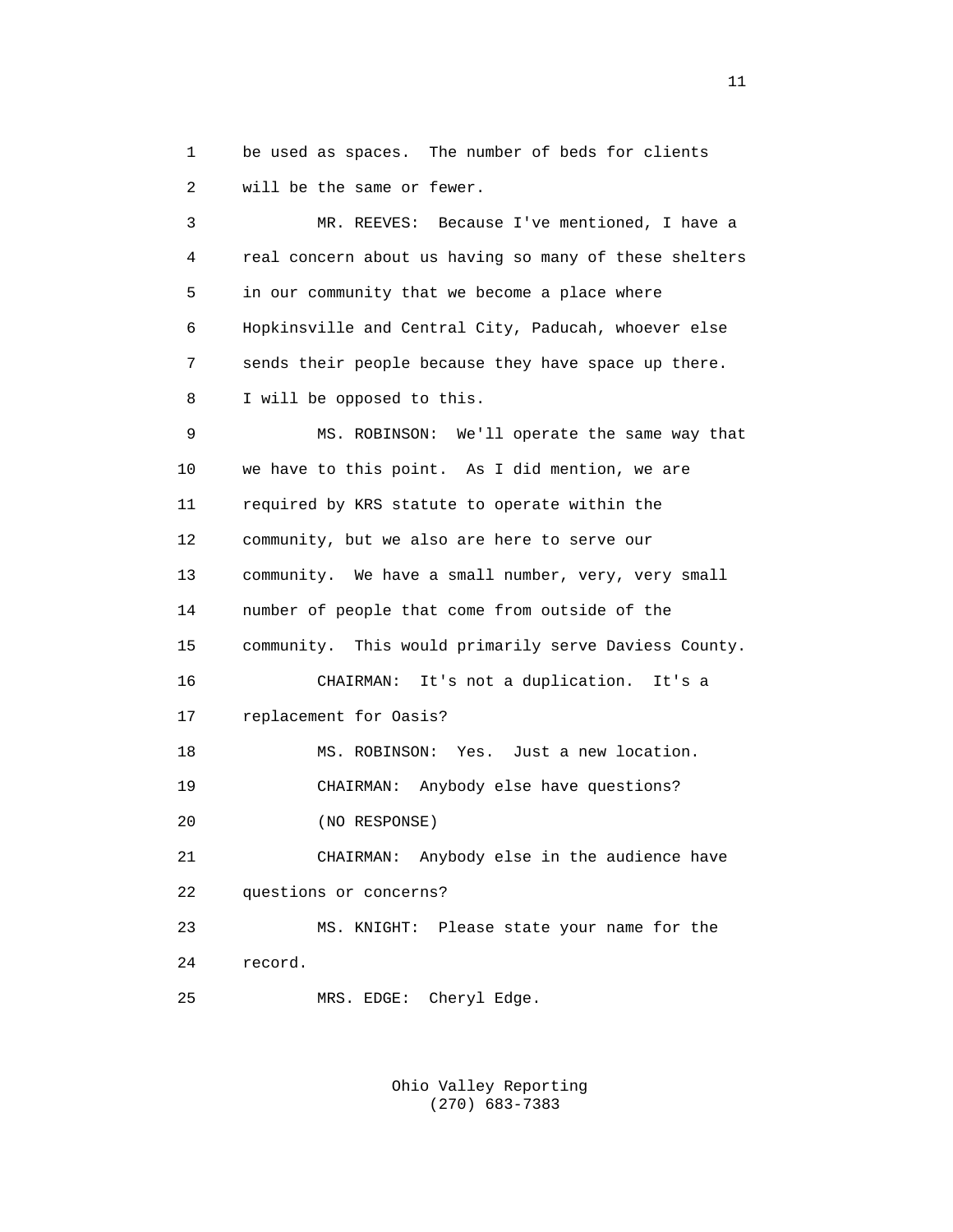## 1 (CHERYL EDGE SWORN BY ATTORNEY.

 2 MRS. EDGE: I just have a question really 3 about the conditional use. I know that I have had 4 other situations where let's say it was conditionally 5 used for preschool. So a preschool could go in, 6 correct, if it went in and did the same thing. So 7 this is used as a shelter where we're all very 8 supportive of Oasis. It's an amazing organization. 9 However, one of the things is if somebody comes in and 10 says, I'm a shelter, it may be a halfway house. I'm 11 just trying to think of things that -- do they still 12 have to come and request a conditional use permit? I 13 know they have to be exactly the same amount of beds 14 and all that kind of stuff. There is quite a need for 15 that as well. I'm just curious. This should be 16 long-term. I assume long-term situation hopefully. 17 Does that make sense what I'm asking? 18 MS. EVANS: It does, yes. You can correct me 19 if I'm wrong, but Board could place conditions, that's 20 what this board is for, that says that this is for 21 this specific type of shelter for Oasis. If a 22 different type of shelter, a halfway house or a 23 recovery center other than the specific use of 24 domestic violence came in there, then they would have

> Ohio Valley Reporting (270) 683-7383

25 to seek a new conditional use permit. So that would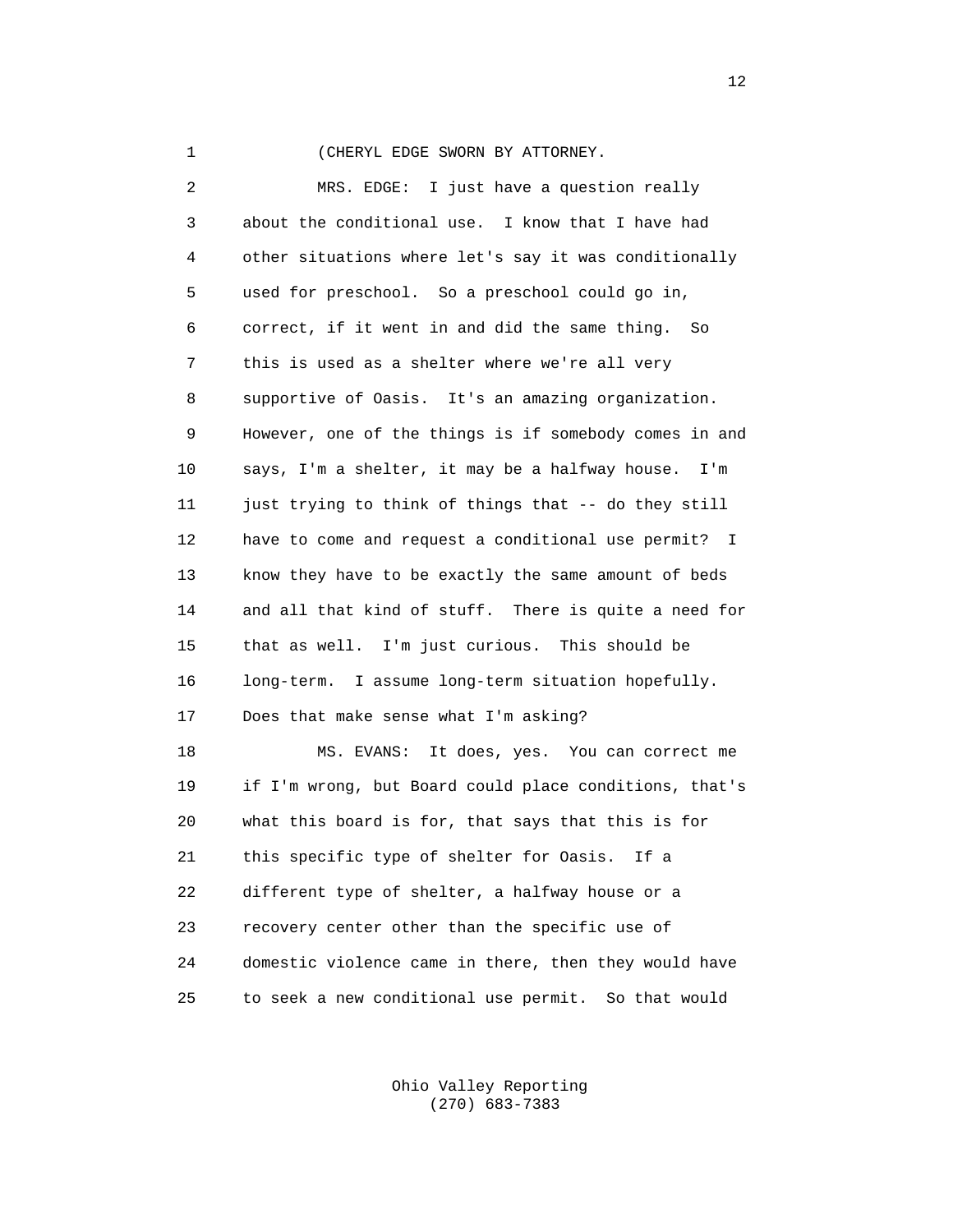1 be up to the board to place a condition like that on 2 this application if they chose to do that. 3 MS. ROBINSON: Can I add one thing? 4 CHAIRMAN: Yes. 5 MS. ROBINSON: We are no longer a treatment 6 facility as far as substance use. I know sometimes 7 that might be a concern. We do partner with other 8 mental health programs throughout the community, but 9 where Oasis used to be a treatment facility 10 specifically with mental health. We serve clients 11 that have those needs, but we are not a treatment 12 facility. So we're not operating as a rehab facility 13 as far as substance abuse. 14 CHAIRMAN: It's mainly a place for domestic 15 violence. 16 MS. ROBINSON: Yes. A safe place where people 17 can come to escape violence and we can protect them 18 and help them relocate or face whatever challenges. 19 CHAIRMAN: Thank you. 20 MRS. EDGE: I don't know if it's appropriate 21 to request that. I think it would be nice for the 22 folks to have an opportunity if another type of 23 facility came in, that they would have an opportunity 24 to discuss that to see if it fits the need at any 25 particular time. I don't know how that happens or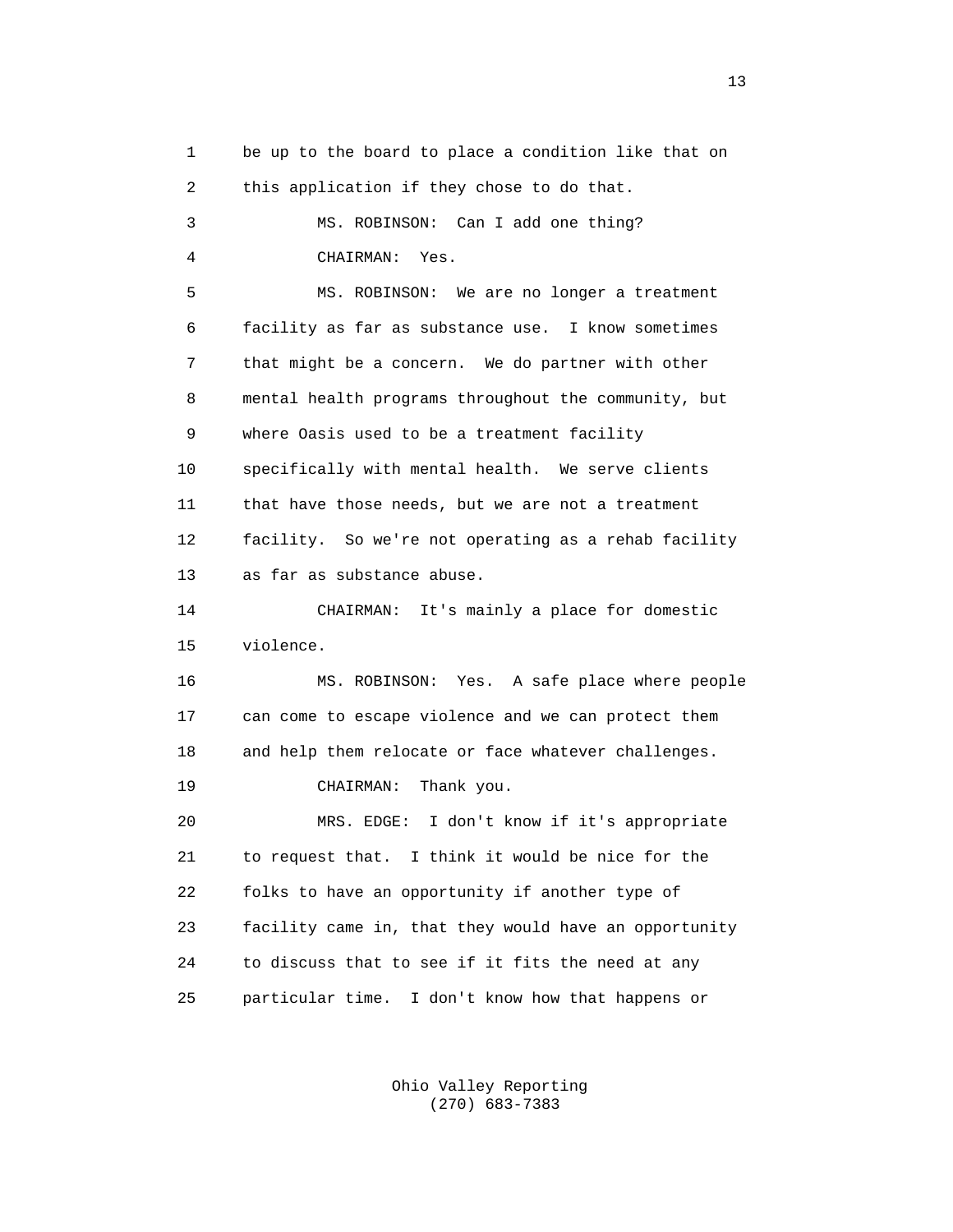1 goes about, but this would be something that as a 2 community member that I would like to ask for, and I 3 think some others might would too. 4 One of the questions that we did have is since 5 they're not serving more beds, is there a reason for 6 moving? Is the facility just not appropriate at the 7 time or do they need more individual units to serve 8 them, more of an apartment type? 9 MS. ROBINSON: We have been at our current 10 location for 26 years. We received in June 11 notification that our lease would not be renewed after 12 26 years. So we did not have any control or recourse. 13 We had to start searching for a new location. 14 MRS. EDGE: Thank you. That's all I have. 15 Thank you. 16 CHAIRMAN: Mr. Reeves. 17 MR. REEVES: I have one more question. 18 Are there other agencies in the community 19 providing the same services that you do? 20 MS. ROBINSON: No. We are the only -- each 21 domestic violence program serves an area development 22 district. So there's 15 programs across the state and 23 we serve all of Green River. 24 MR. REEVES: That makes a different to me. 25 CHAIRMAN: Anyone else have comments,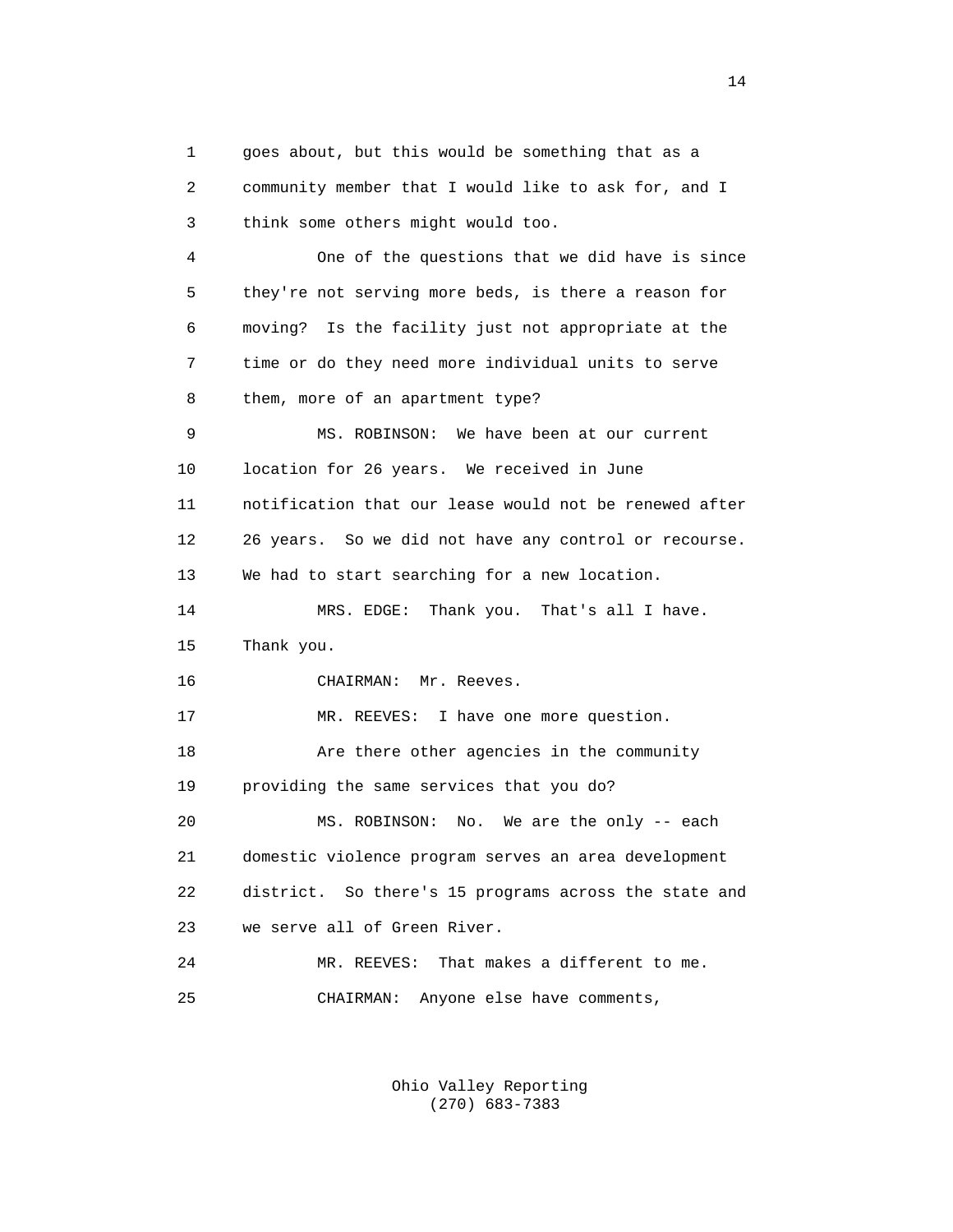1 criticisms, questions? 2 (NO RESPONSE) 3 CHAIRMAN: Anyone else on the Board have a 4 question? 5 (NO RESPONSE) 6 CHAIRMAN: I'm ready for a motion. 7 MS. THOMPSON: I make a motion to approve as 8 long as those special conditions are met and I would 9 like to throw in a condition to where this is specific 10 to Oasis. 11 MS. KNIGHT: Give some findings. May be 12 integrated into the community. 13 MS. THOMPSON: I don't think it will be 14 nuisance to the community. I think the community 15 needs this, and no one else is providing the service. 16 CHAIRMAN: Is there a second? 17 MR. GLENN: Second. 18 CHAIRMAN: Second by Bill Glenn. Any question 19 on the motion? 20 (NO RESPONSE) 21 CHAIRMAN: All in favor raise your right hand. 22 (ALL BOARD MEMBERS PRESENT RESPONDED AYE, WITH 23 RUTH ANN MASON RECUSING HERSELF.) 24 CHAIRMAN: Motion carries unanimously. 25 Next item.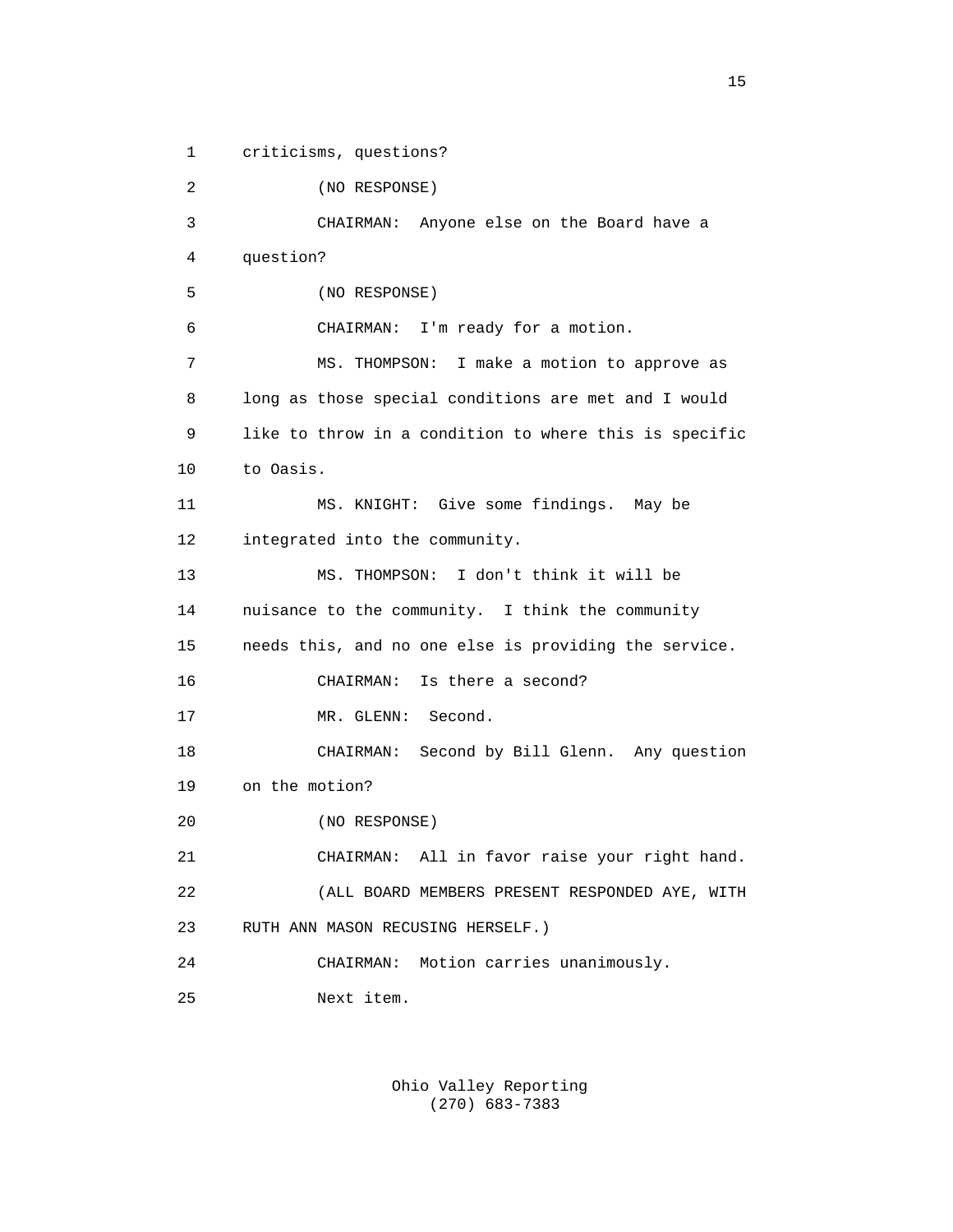1 ITEM 4

 2 601 East 14th Street, zoned I-1 Light Industrial Consider request for a Conditional Use Permit in order<br>3 to operate an indoor recreational activity at the to operate an indoor recreational activity at the subject property.<br>4 Reference: Zonin Reference: Zoning Ordinance, Article 8, Section 8.2B11/13<br>5 Applicant: Brvan 5 Applicant: Bryan Riney; Bryman, LLC 6 MR. PEDLEY: The subject property is a 0.3 7 acre parcel that is zoned I-1 Light Industrial and is 8 located at the intersection of Sweeney Street and East 9 14th Street. 10 The subject property is a 0.3 acre parcel that 11 is zoned I-1 Light Industrial and is located at the 12 intersection of Sweeney Street and East 14th Street 13 are also zoned I-1 and appear to be utilized 14 appropriately. Those across East 14th Street consist 15 of B-4 General Business and B-5 Business/Industrial 16 zoning, and include an existing bowling alley. 17 The applicant intends to utilize the existing 18 building to operate batting cages for baseball and 19 softball with a maximum of 20 people sharing 4 batting 20 cages. Based on the application and conversations 21 between the applicant and the OMPC Staff, the proposed 22 use shall require 11 parking spaces. 23 The existing parking lot contains 14-parking 24 spaces and does not comply with various ordinance 25 requirements, including landscaping. In order to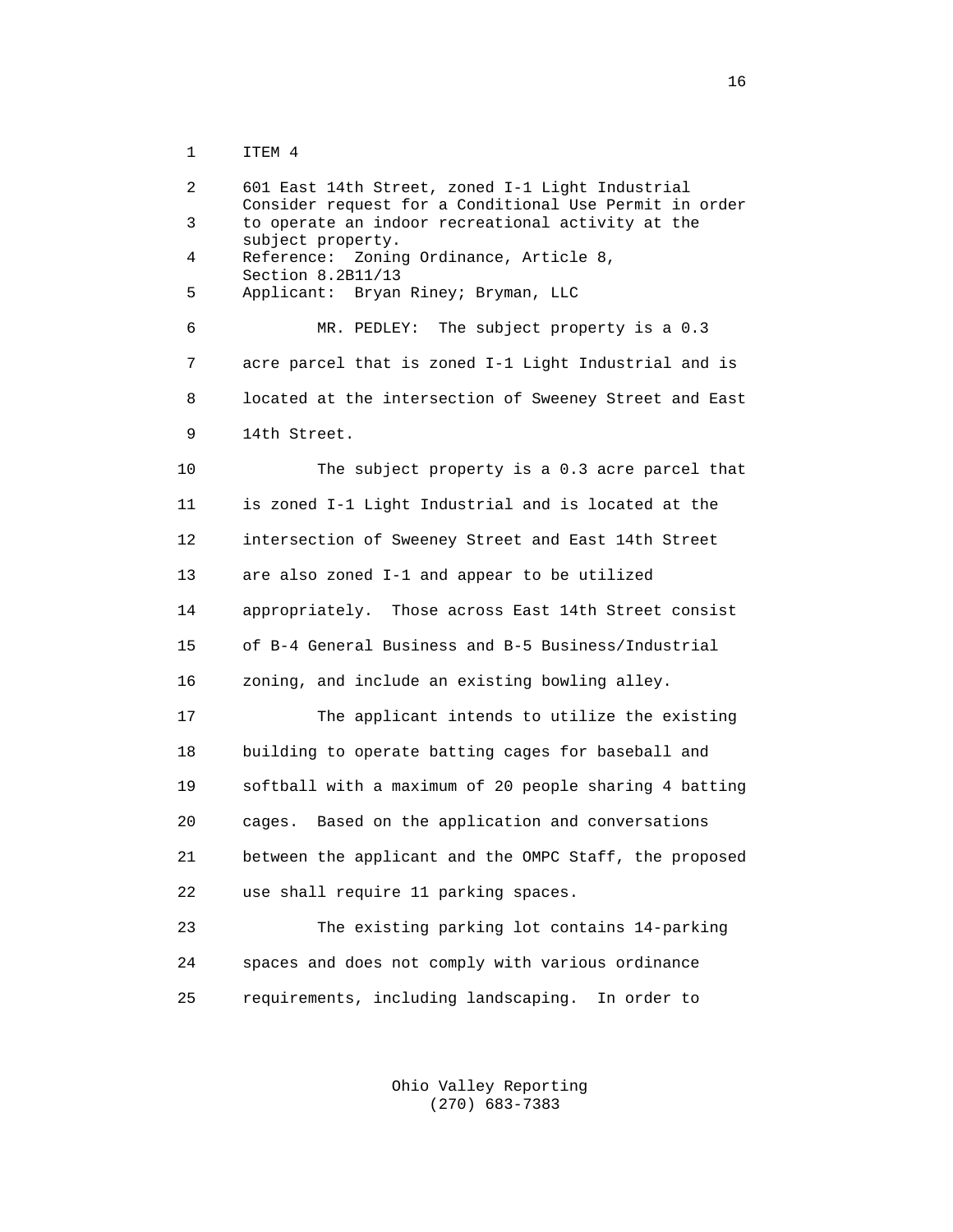1 utilize this site in its current state, the applicant 2 has applied for an Administrative Appeal which will be 3 heard as a related item.

 4 If the proposed Conditional Use Permit is 5 approved, special conditions should include: 6 1. The use shall not exceed an occupancy of 7 20 people unless an updated parking breakdown is 8 submitted to the OMPC staff to ensure that the use 9 complies with parking requirements; 10 2. Obtain approval of an Administrative 11 Appeal or obtain approval of a Site Plan or Final 12 Development Plan illustrating site improvements which 13 will be bring the property into compliance with 14 current regulations, in which case, all improvements 15 shall be made prior to the issuance of a Certificate 16 of Occupancy; and, 17 3. Obtain all necessary building, electrical, 18 and HVAC permits, inspections, and certificates of 19 occupancy and compliance. 20 We would like to enter the Staff Report into 21 the record as Exhibit B. 22 CHAIRMAN: Thank you. 23 Is there someone here representing the

24 applicant?

25 Would you come forward, please.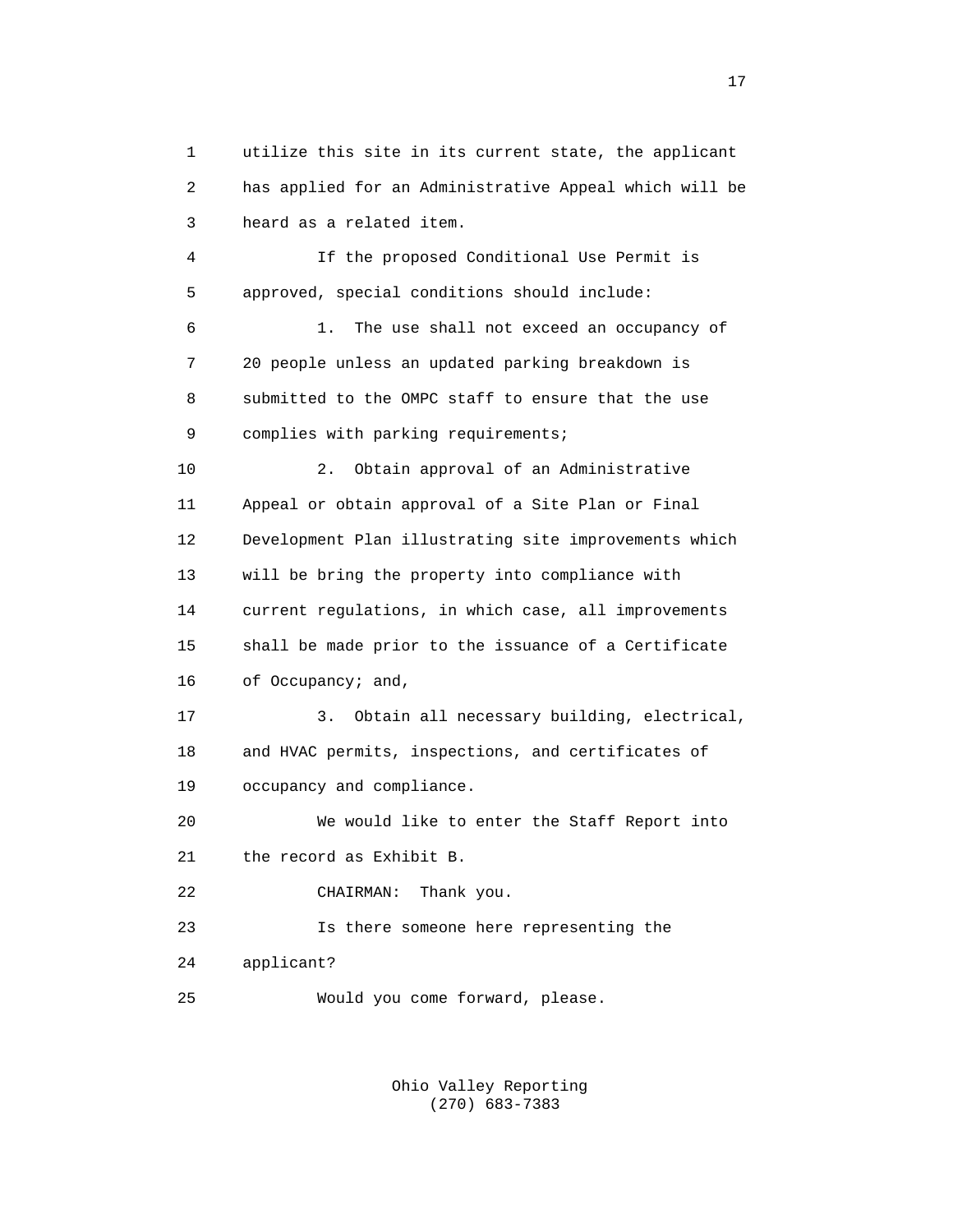1 MS. KNIGHT: State your name for the record. 2 MR. RINEY: William Bryan Riney. 3 (WILLIAM BRYAN RINEY SWORN BY ATTORNEY.) 4 CHAIRMAN: Do you have anything you want to 5 add to what has been read into the record, what 6 Mr. Pedley has said? 7 MR. RINEY: No, I do not. 8 CHAIRMAN: Okay. 9 Is there anyone in the audience who has 10 questions or comments about this particular item? 11 (NO RESPONSE) 12 CHAIRMAN: Anyone on the board? 13 (NO RESPONSE) 14 CHAIRMAN: I'll entertain a motion. 15 MR. GLENN: I make a motion to approve this 16 Conditional Use Permit based on the information of 17 what we've been presented and what we've heard. Also 18 that they would complete the three special conditions 19 or suggested conditions here. I don't think that it's 20 going to be out of the way in that area. It's not 21 going to affect the health or safety for sure, and 22 it's not going to affect the character of that 23 neighborhood. I visited that and I don't believe it 24 will bother that or hurt that area. 25 CHAIRMAN: We have a motion by Mr. Glenn. I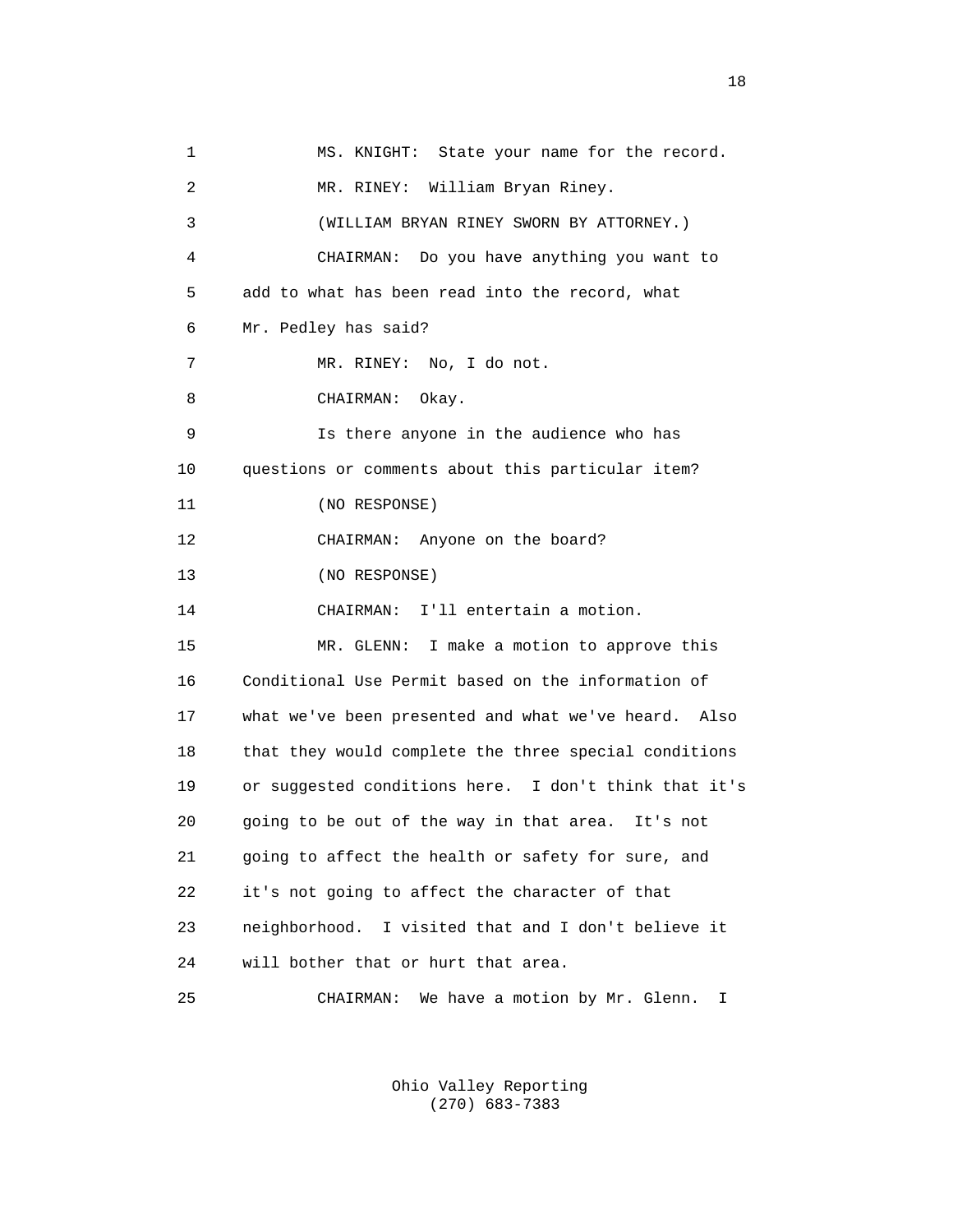1 need a second? 2 MS. THOMPSON: Second. 3 CHAIRMAN: Second by Tori. Any question on 4 the motion? 5 (NO RESPONSE) 6 CHAIRMAN: All in favor raise your right hand. 7 (ALL BOARD MEMBERS PRESENT RESPONDED AYE.) 8 CHAIRMAN: Motion carries unanimously. 9 Thank you, sir. 10 RELATED ITEM 11 ITEM 4A 12 601 East 14th Street, zoned I-1 Light Industrial Consider a request for an Administrative Appeal to<br>13 change from one non-conforming use to another, change from one non-conforming use to another, specifically regarding the parking for an indoor<br>14 Tecreational activity at the subject property. recreational activity at the subject property. References: Zoning Ordinance, Article 4, Section 4.53<br>15 Applicant: Bryan Riney; Bryman, LLC 15 Applicant: Bryan Riney; Bryman, LLC 16 MR. PEDLEY: This property was developed prior 17 to the establishment of the zoning ordinance and, as a 18 result, has several site features that do not comply 19 with the current regulations. Such situations are not 20 uncommon, but whenever a site changes use, progression 21 towards compliance is often sought. 22 However, the site's existing restraints are 23 preventing such improvements from being accomplished. 24 As a result, the applicant has requested an 25 Administrative Appeal seeking relaxations pertaining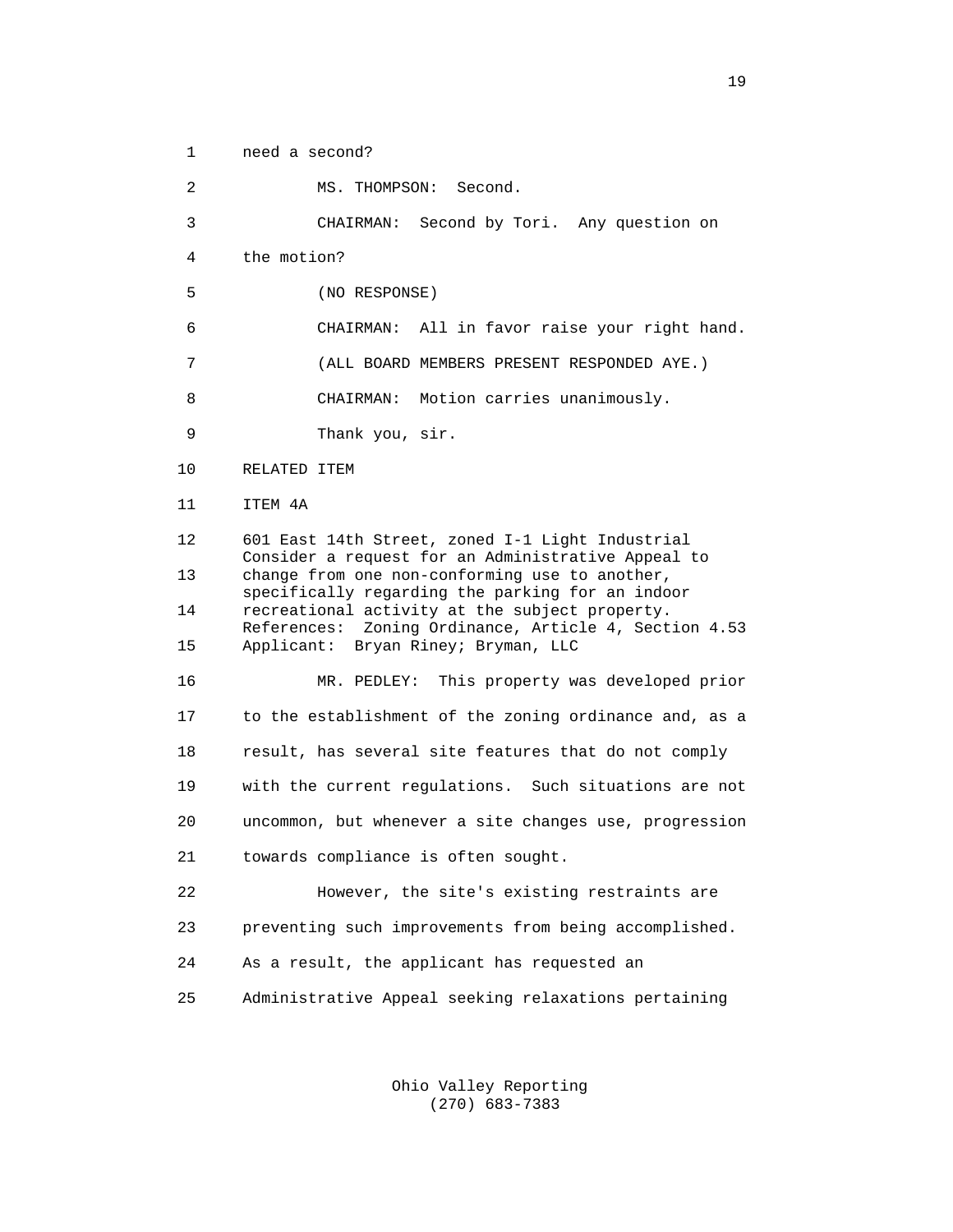1 to Traffic Flow, Access Management, Driveway Width, 2 and Vehicular Use Area Screening.

 3 A motion to approve the request will allow the 4 applicant to utilize the site in its current state. 5 If deemed necessary, the OMBA may place conditions on 6 the request, requiring site improvements be made in 7 conjunction with the change of use. 8 A motion to deny the request will prevent the 9 applicant from using the property for the proposed use 10 unless that site were developed in compliance with the 11 current regulations. 12 If approved, special conditions should 13 include: 14 1. Obtain all necessary building, electrical, 15 and HVAC permits, inspections and certificates of 16 occupancy and compliance. 17 We would like to enter the Staff Report into 18 the record as Exhibit C. 19 CHAIRMAN: Thank you. 20 Is there anyone here wishing to address this? 21 MR. RINEY: What was that? 22 CHAIRMAN: Do you have anything to add? 23 MR. RINEY: No, not at all. 24 CHAIRMAN: Any board member or anybody in the 25 audience have any comments?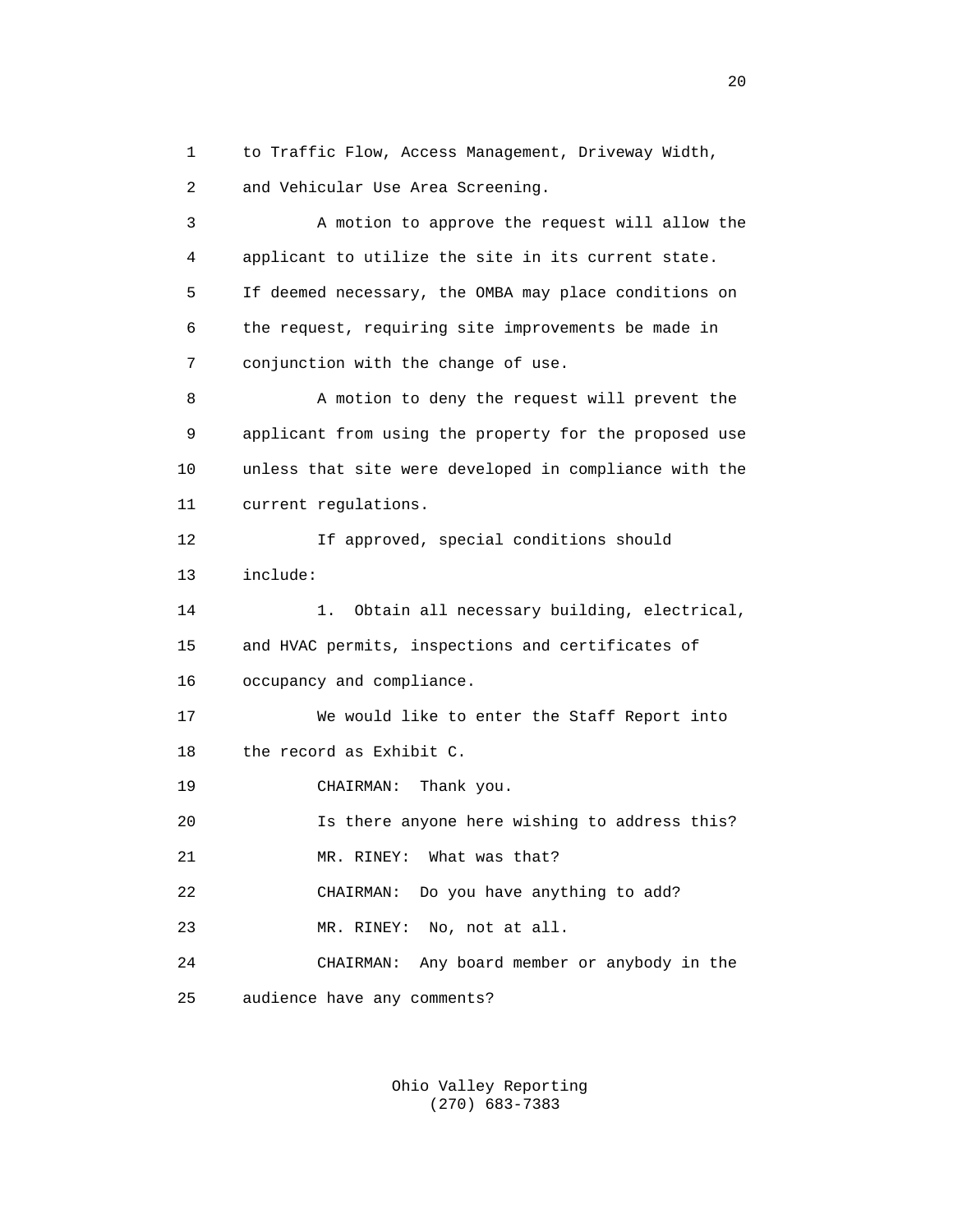1 (NO RESPONSE)

 2 CHAIRMAN: Anybody on the board? 3 (NO RESPONSE) 4 CHAIRMAN: I'll entertain a motion. 5 MR. REEVES: Motion to approve this 6 Administrative Appeal. 7 CHAIRMAN: We have a motion to approve the 8 Administrative Appeal by Mr. Reeves. 9 MR. JEAN: Second. 10 CHAIRMAN: Second by Mr. Jean. All in favor 11 of the motion raise your right hand. 12 (ALL BOARD MEMBERS PRESENT RESPONDED AYE.) 13 CHAIRMAN: Motion carries unanimously. 14 ITEM 5 15 6323 Highway 144, zoned A-R Rural Agricultural Consider request for a Conditional Use Permit in order<br>16 to operate a dog grooming business as a home to operate a dog grooming business as a home occupation from a detached structure.<br>17 Reference: Zoning Ordinance, Article Reference: Zoning Ordinance, Article 8, Section 8.2D5a<br>18 Applicant: Me 18 Applicant: Meghan Watson 19 MR. PEDLEY: The subject property is a 3.3 20 acre residential parcel that is zoned A-R Rural 21 Agriculture. All adjoining properties are zoned A-R 22 or R-1A Single Family Residential and utilized 23 appropriately with the exception of the adjoining 24 property to the north, which is zoned P-1 25 Professional/Service and utilized as an office.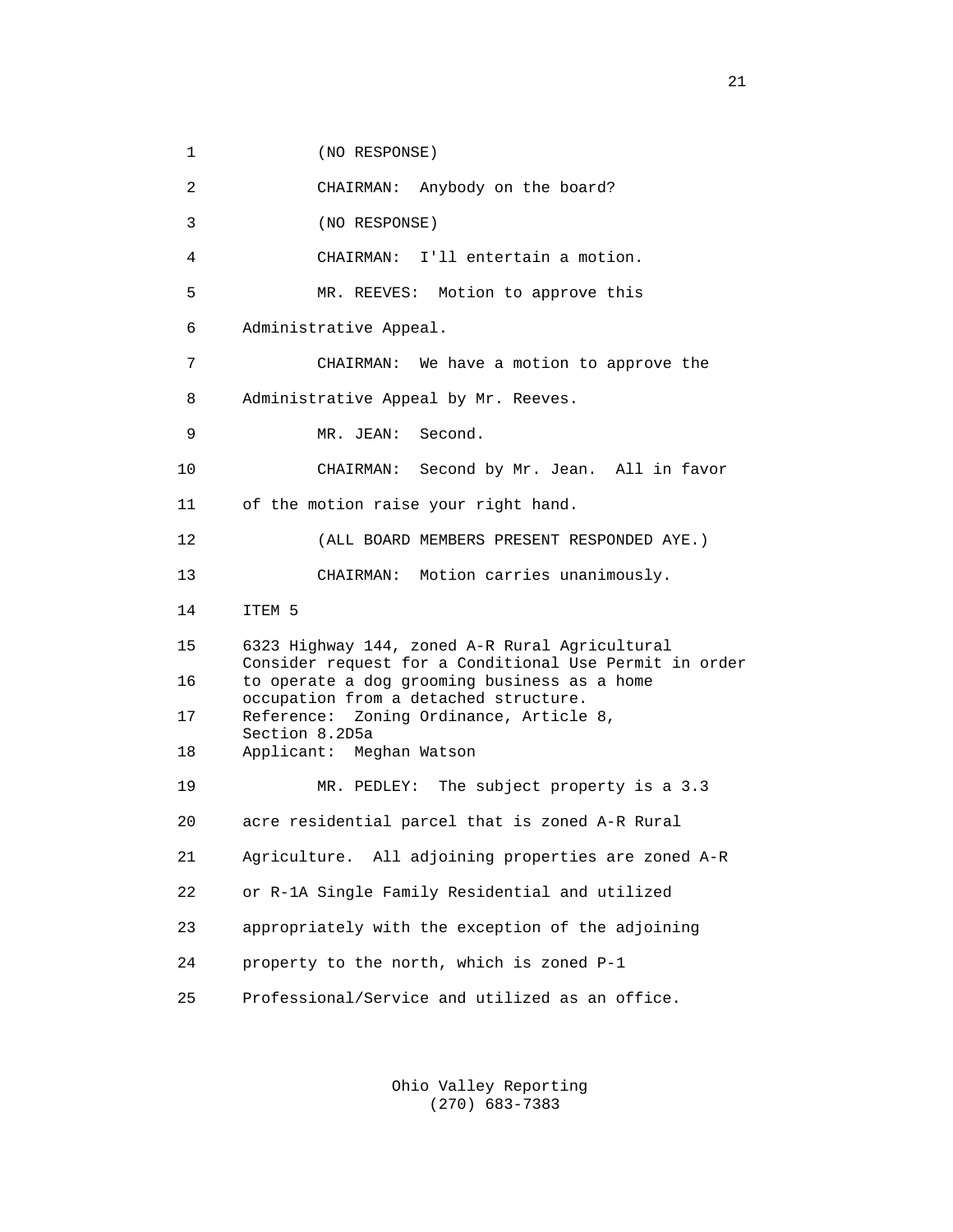1 The applicant intends to utilize 400 square feet of 2 the existing 1200 square foot detached garage to 3 operate a dog grooming business.

 4 For this use and the existing single-family 5 residence, the zoning ordinance requires a total of 3 6 parking spaces. With two separate parking areas on 7 site, the property easily complies with this 8 requirement.

 9 One of these parking areas is located to the 10 south of the garage, running parallel to Highway 144. 11 This parking area shall be screened from the Highway 12 by a 3-foot tall continuous element plus 1 tree per 13 40-linear feet.

 14 If approved, suggested conditions include: 15 1. It is recommended that the OMBA, 16 separately, limit the number of non-resident employees 17 and the number of customers on-site at one time, as 18 well as the number of pets on-site at one time; 19 2. It is recommended that the OMBA establish 20 days and hours of operation; 21 3. The pet grooming business located within 22 the detached garage shall not exceed the requested 400 23 square feet; 24 4. No outdoor storage shall be permitted; 25 and,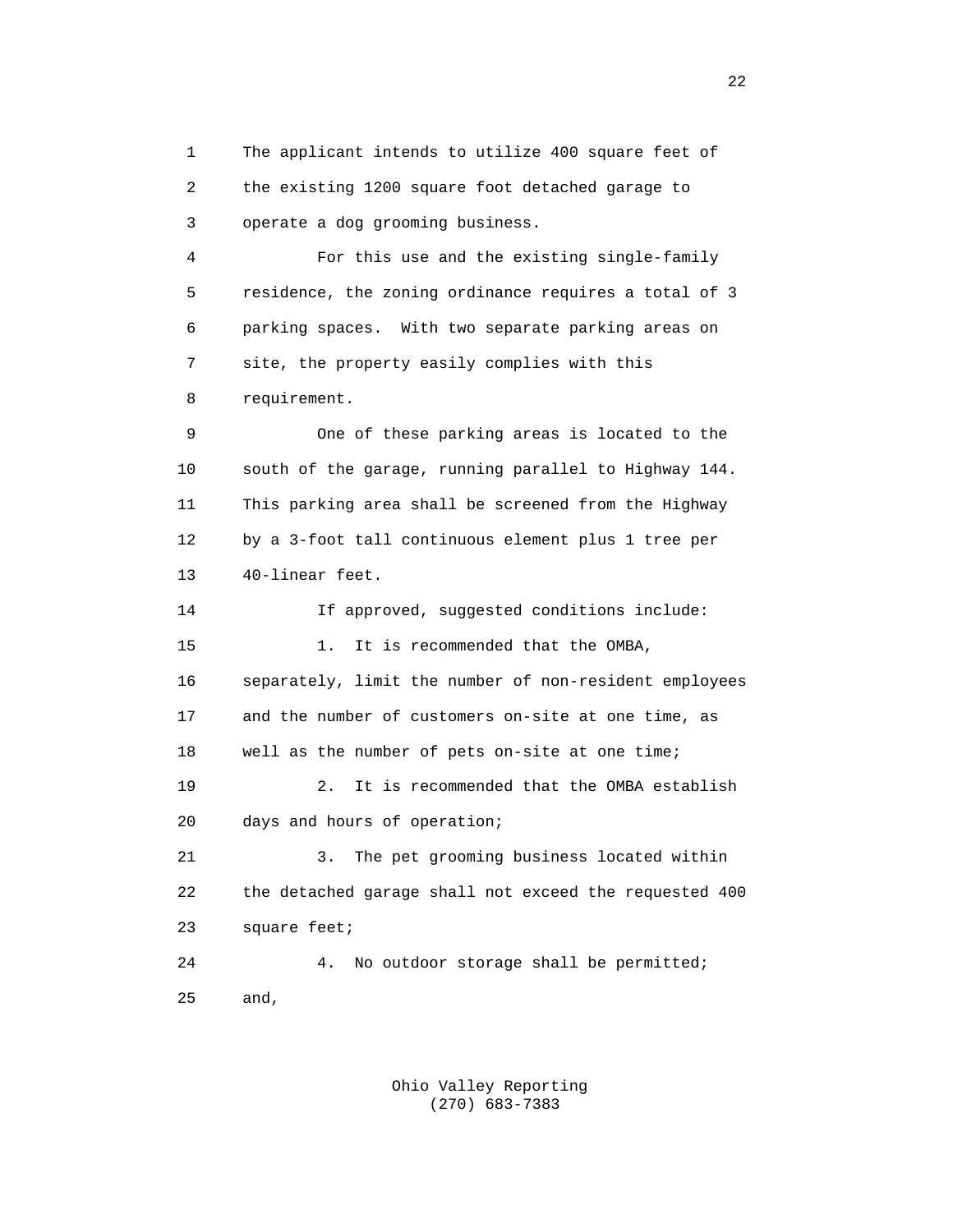1 5. The applicant shall obtain all necessary 2 building, electrical and HVAC permits, inspections and 3 certificates of occupancy and compliance. 4 We would like enter the Staff Report into the 5 record as Exhibit D. 6 CHAIRMAN: Thank you. 7 Is there anyone here wishing to speak on 8 behalf of the applicant? 9 MS. KNIGHT: Please state your name for the 10 record. 11 MS. WATSON: Meghan Watson. 12 (MEGHAN WATSON SWORN BY ATTORNEY.) 13 CHAIRMAN: Do you have anything to add to what 14 Mr. Pedley has said? 15 MS. WATSON: So I owned my own business back 16 home in Winchester, Kentucky. This was my dad's 17 property. He suddenly passed away in October. So I 18 moved. I'm hoping to move my grooming, because that's 19 my passion, back home because I wanted to be near my 20 sister and my niece. I don't know -- now, there I did 21 one dog every like two hours. So there was always 22 just one person there at a time. There was not like 23 multiple people pulling in at one time. Here I don't 24 know because it's an actual business. I haven't 25 really sat down to see. I don't do more than five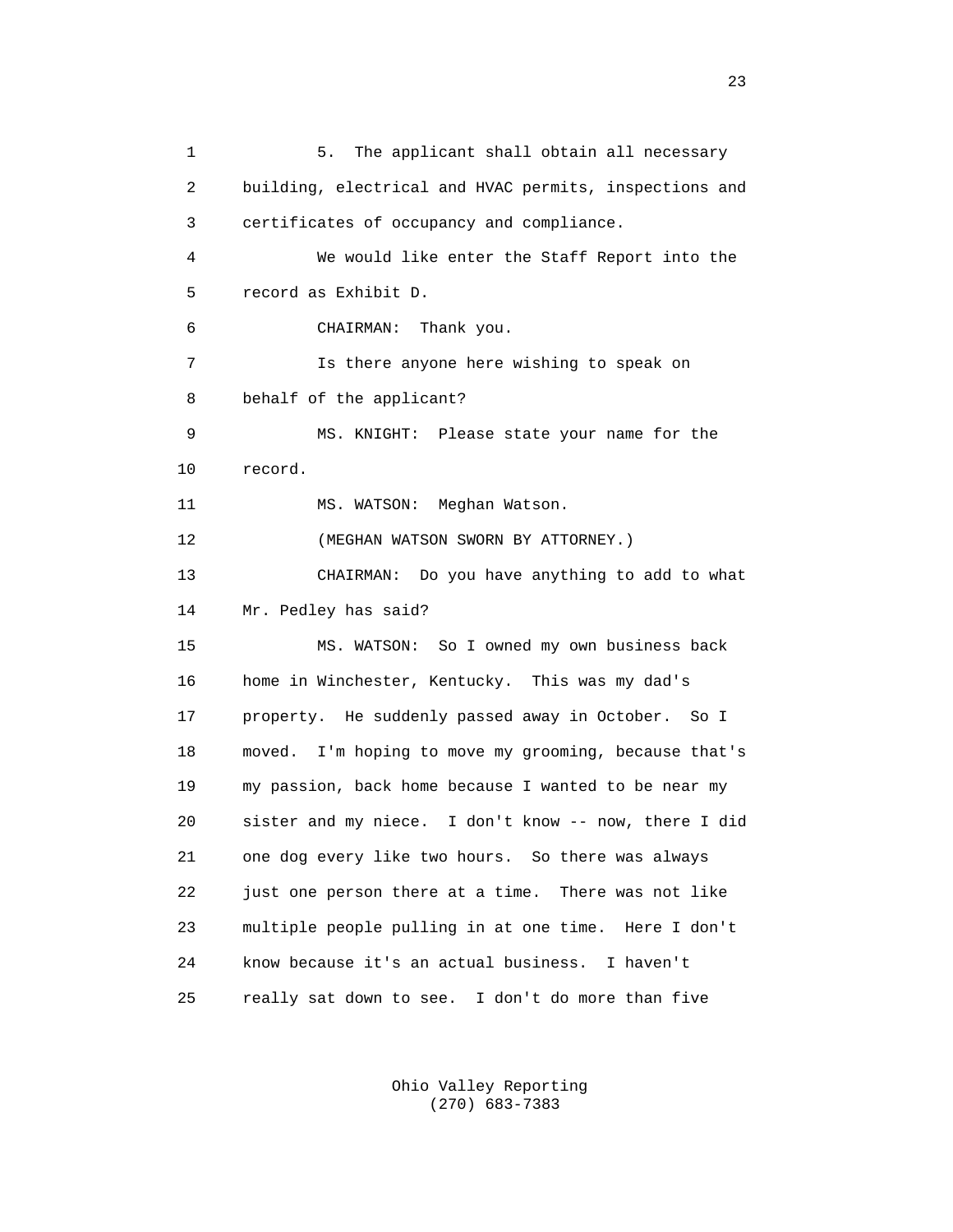1 dogs a day, but I don't know what your all's 2 stipulations are and what you all recommend or if I 3 can just do like four days a week and then do like 8 4 to 5. I'm just wanting to do the same thing that I 5 did back home. Since my Daddy passed away I wanted to 6 be near my sister and my niece. 7 CHAIRMAN: Thank you. 8 Is there anyone here that has any comments on 9 this particular item or concerns? 10 (NO RESPONSE) 11 CHAIRMAN: Anyone on the board? 12 MR. GLENN: I do. 13 CHAIRMAN: Mr. Glenn. 14 MR. GLENN: I want to address some of these 15 questions or maybe possible stipulations about the 16 number of pets that you might have on your site at one 17 time. I heard you say that you wouldn't do but five 18 pets in a day. So you could have up to five animals 19 there at one time maybe? 20 MS. WATSON: No. I normally don't like to 21 kennel the dogs. Back when I ran it out of my own 22 home, like I said, I would have them drop off at like 23 10 and then they'd pick up at 12. I only allot like 24 two hours for one pet. That way there's not multiple 25 pets still there waiting. Now, if someone had to go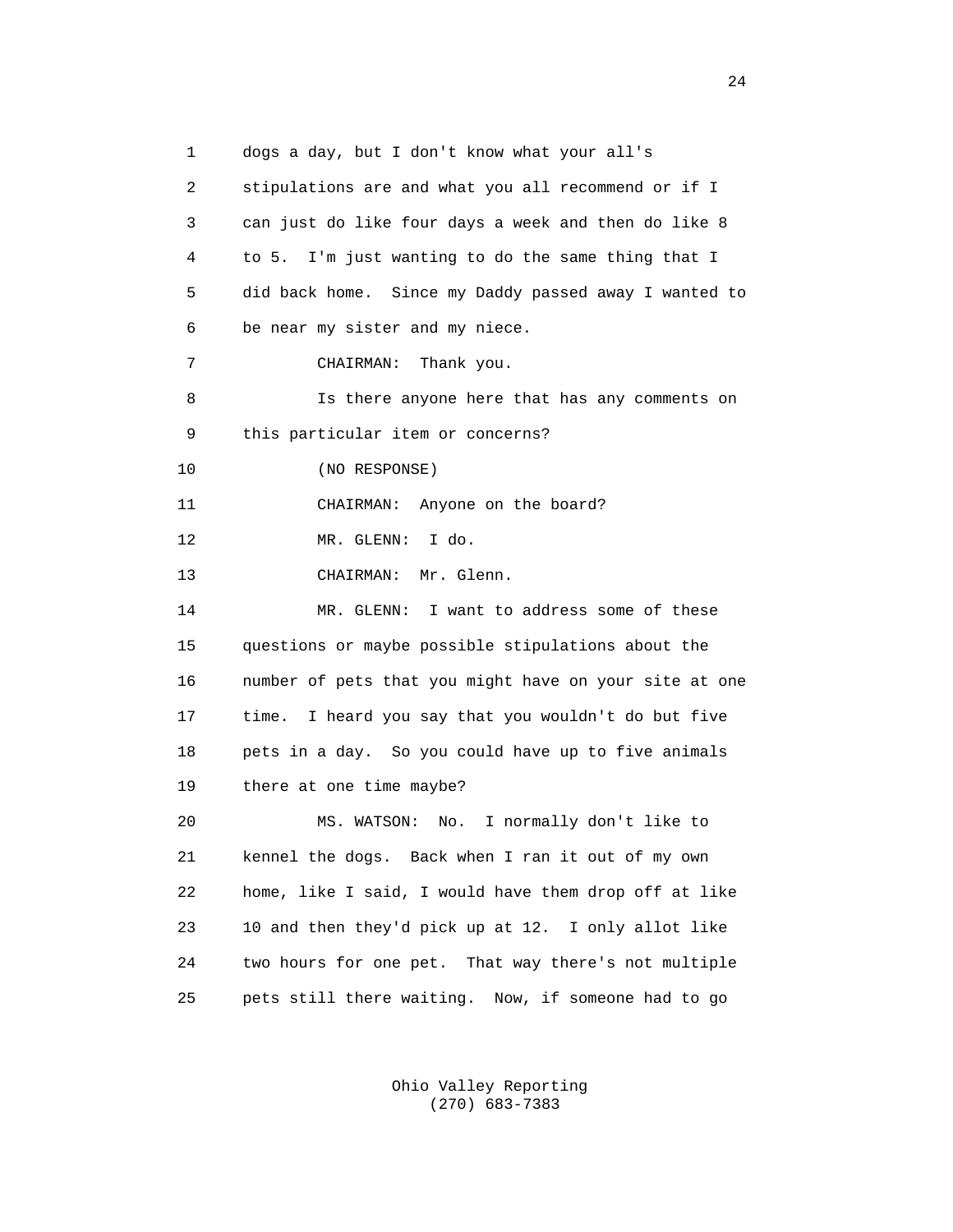1 to work or something like that, they could drop off 2 and then pick up at lunch or on their way home, but I 3 don't want a lot of pets, you know.

 4 MR. GLENN: So you will have some kennelling 5 there?

 6 MS. WATSON: Yes. I'm going to have two 7 kennels there in the facility just in case. But also 8 too for a safety standard for the pets too, I'm going 9 to have like if you walk through the door, there's 10 going to be another area where there will be a gate 11 where, you know, if there is a pet there and it's just 12 standing around, it's not going to be able to run out 13 because 144 is right there.

 14 MR. GLENN: So will there be more employees 15 other than you on site?

 16 MS. WATSON: No. It's just me. Now, my 17 husband every once in a while he would help me dry the 18 dog, but no, I'm not going to be employing anyone. 19 MR. GLENN: And you intend to operate under 20 what time frame; what days and what hours? 21 MS. WATSON: I'm hoping to do Wednesday 22 through Saturday. I would like to do 8 to 5. Now, 23 that's not saying that sometime I don't go over if 24 there's a dog that needs more work or something like 25 that. Sometimes it does run into maybe up to 7:00 or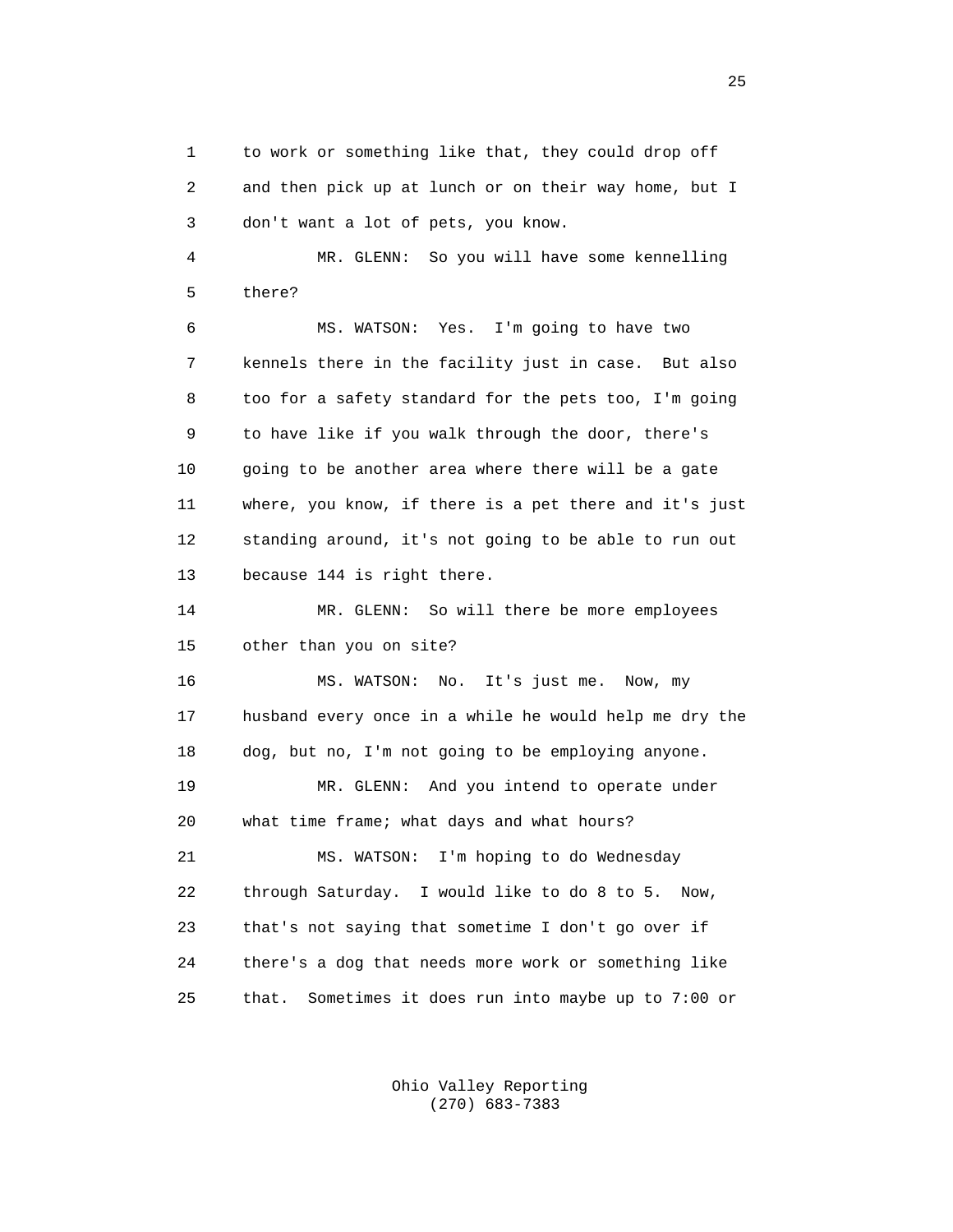1 something like that.

 2 MR. GLENN: That's all I have. 3 CHAIRMAN: Mr. Jean. 4 MR. JEAN: You don't think you'll ever have 5 more than five a day? 6 MS. WATSON: No. Really that's all I can 7 handle. You do more than that you kind of like 8 over-exert yourself. 9 CHAIRMAN: Thank you. 10 Mr. Reeves. 11 MR. REEVES: Giving that you have people 12 coming and going, sometimes it will be maybe husband 13 and wife will drop the dog off, if you were allowed to 14 have say four people on site at any one time, would 15 that be sufficient do you think? 16 MS. WATSON: You mean parking? 17 MR. REEVES: No. No. For customers on site 18 at any one time. 19 MS. WATSON: Oh, yes. If four of them showed 20 up, hopefully that's not going to happen because I 21 want, like the way that I did it at my house, I did it 22 with time slots and it worked out really well. At any 23 given time maybe there was two, three, you know, if 24 they got into something and they had to run errands or 25 something like that.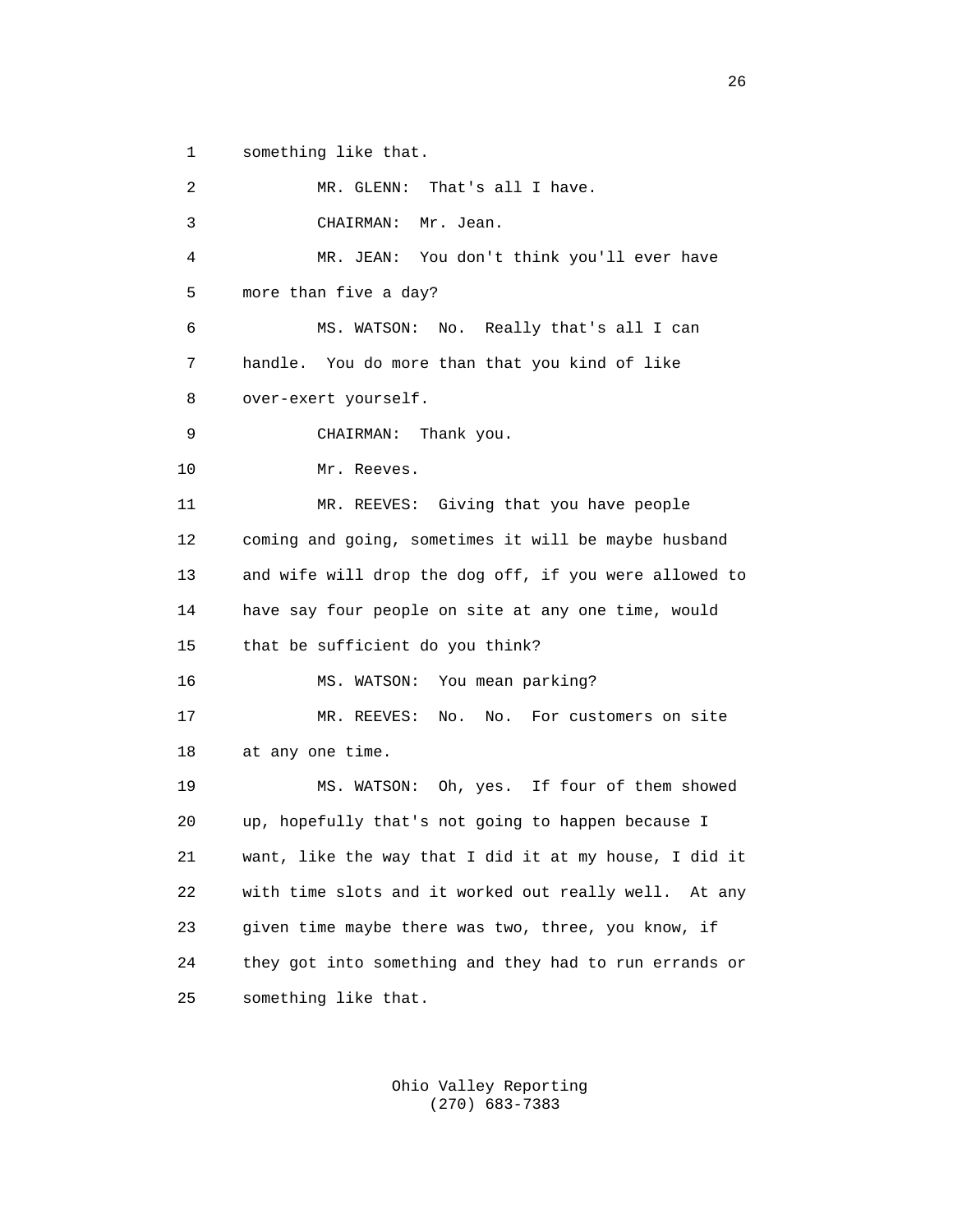1 MR. REEVES: Okay.

 2 CHAIRMAN: Anybody else have questions? 3 MS. MASON: I have a question about parking. 4 How many parking spaces are you going to have? 5 MS. WATSON: Well, it's a gravel driveway. 6 MS. MASON: I see that. 7 MS. WATSON: When you pull in, there is still 8 an area over, there's an electric pole and then 9 there's enough area for at least one vehicle to park, 10 maybe two, but then when you pull in there's still 11 area up here by the trailer on the right and the left. 12 It's pretty large. You can still pull in. 13 MS. MASON: So you have enough park if someone 14 is leaving and coming to drop their dog off? 15 MS. WATSON: Yes. Yes. 16 CHAIRMAN: Thank you. 17 Any other questions? 18 MS. THOMPSON: I have a question. 19 I know you said you intend to work Wednesday 20 through Saturday. Could you possibly work Monday or 21 Tuesday? I would hate to put a restriction on and 22 then you actually work you Monday or Tuesday. 23 MS. WATSON: Right now I don't because I don't 24 have any clientele here. I mean I used to live here 25 so I haven't really -- I wanted to make sure that I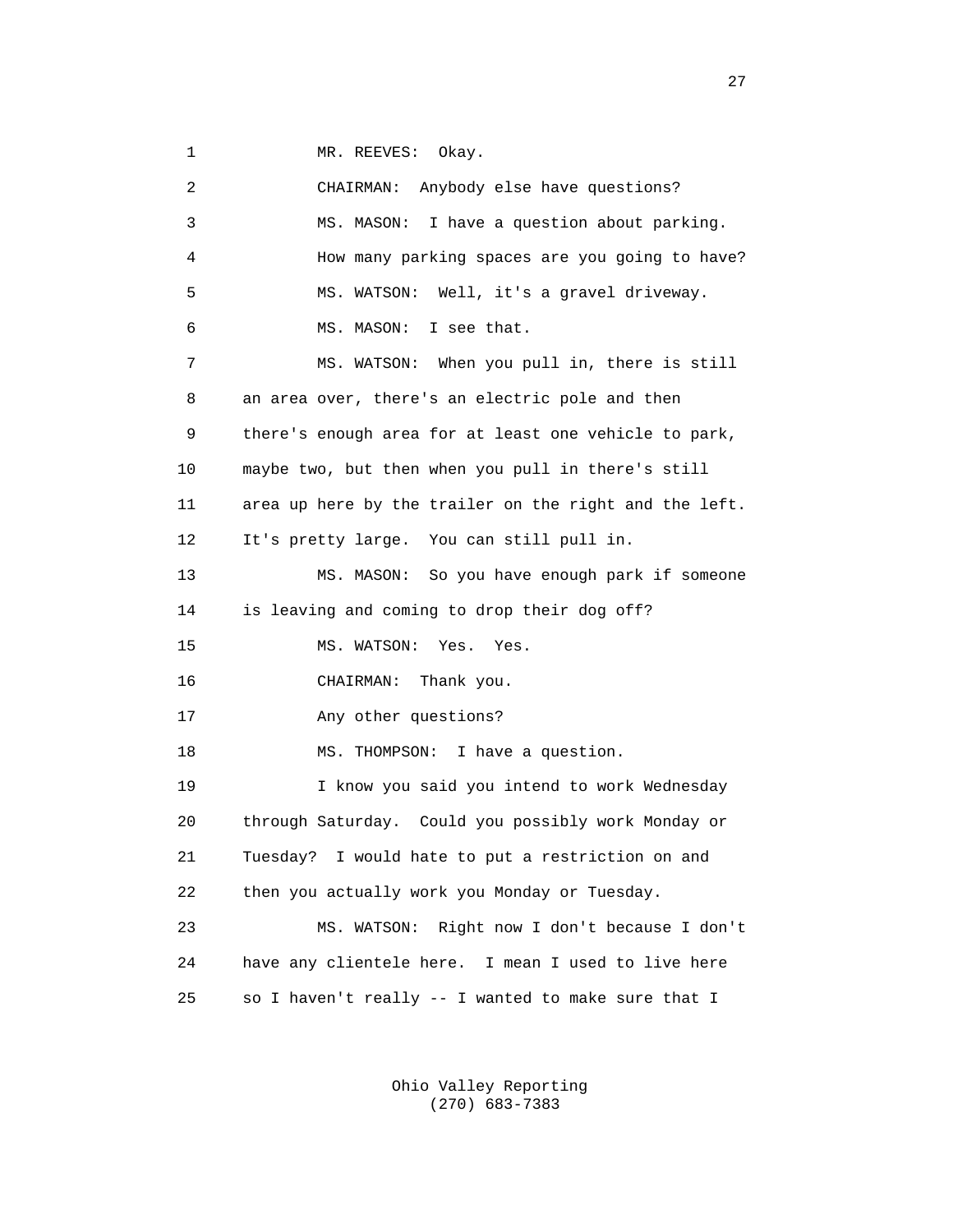1 could get the use permit before I started putting the 2 word out there in trying to get clientele. That I 3 don't know because -- if I need to just set those 4 days, I can, but you said you would put a restriction 5 on it? 6 MS. THOMPSON: Well, not really a restriction, 7 but I guess a limit. 8 MS. WATSON: I would not work more than five 9 days in one week period. In the past -- this I want 10 to work four days, but in the past, you know, I've 11 been grooming for, I started out at Pet Smart. If you 12 work yourself so much, you're going to get burned out. 13 I just want to do four, no more than five days. 14 CHAIRMAN: Thank you. 15 Mr. Reeves. 16 MR. REEVES: We certainly want your business 17 to be successful. We don't want to restrict you. If 18 we said you could operate within certain hours Monday 19 through Saturday, would that give you the time that 20 you would want to work? Saturday might be different 21 hours than Monday through Friday. Would that work for 22 you? 23 MS. WATSON: Yes, that would be fine. 24 MR. REEVES: We want you to be successful. We 25 don't want to restrict you, because you might want to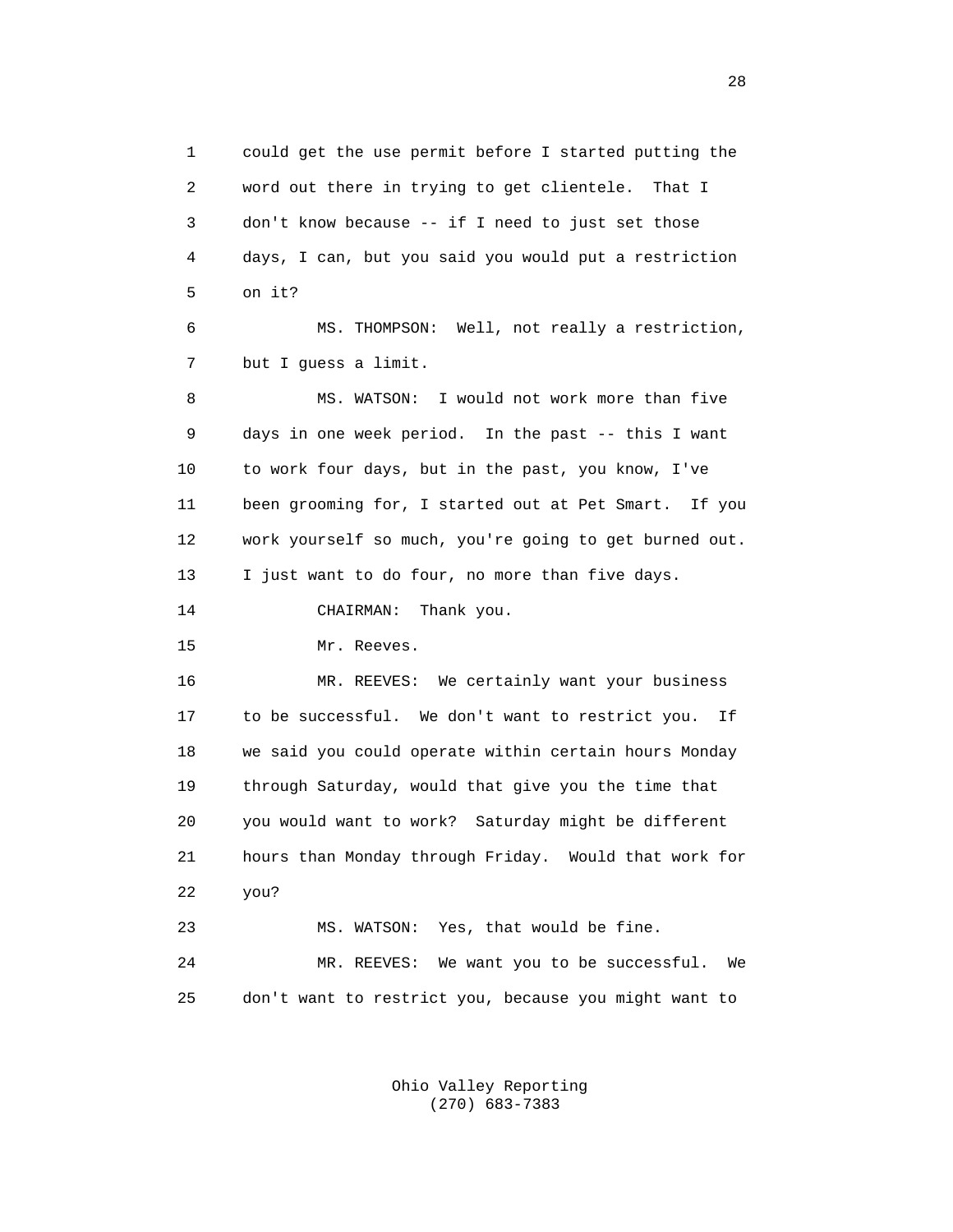1 try to make a living out of this.

 2 CHAIRMAN: Anybody else? 3 (NO RESPONSE) 4 CHAIRMAN: I'll entertain a motion. 5 Mr. Jean. 6 MR. JEAN: I'd like to make a motion we 7 approve this conditional use permit based on the Staff 8 Report, the site visit, and the testimony presented 9 here this evening with the 10 ordinance requirements 10 and with the 5 special conditions that are listed; 11 plus the 6th special condition that it would only be 12 open six days a week, Monday through Saturday with 13 five clients a day with the three finding the fact. 14 This property is zoned A-R Rural Agriculture where dog 15 grooming business in a home are allowed by a 16 conditional use permit. With only five clients a day 17 this activity will have little impact on the traffic 18 on Kentucky 144. And the applicant will follow the 19 ten Zoning Ordinance requirements. 20 CHAIRMAN: Thank you. 21 Any question on the motion? 22 (NO RESPONSE) 23 CHAIRMAN: Do I have a second?

24 MS. MASON: Second.

25 CHAIRMAN: Second by Ms. Mason. All in favor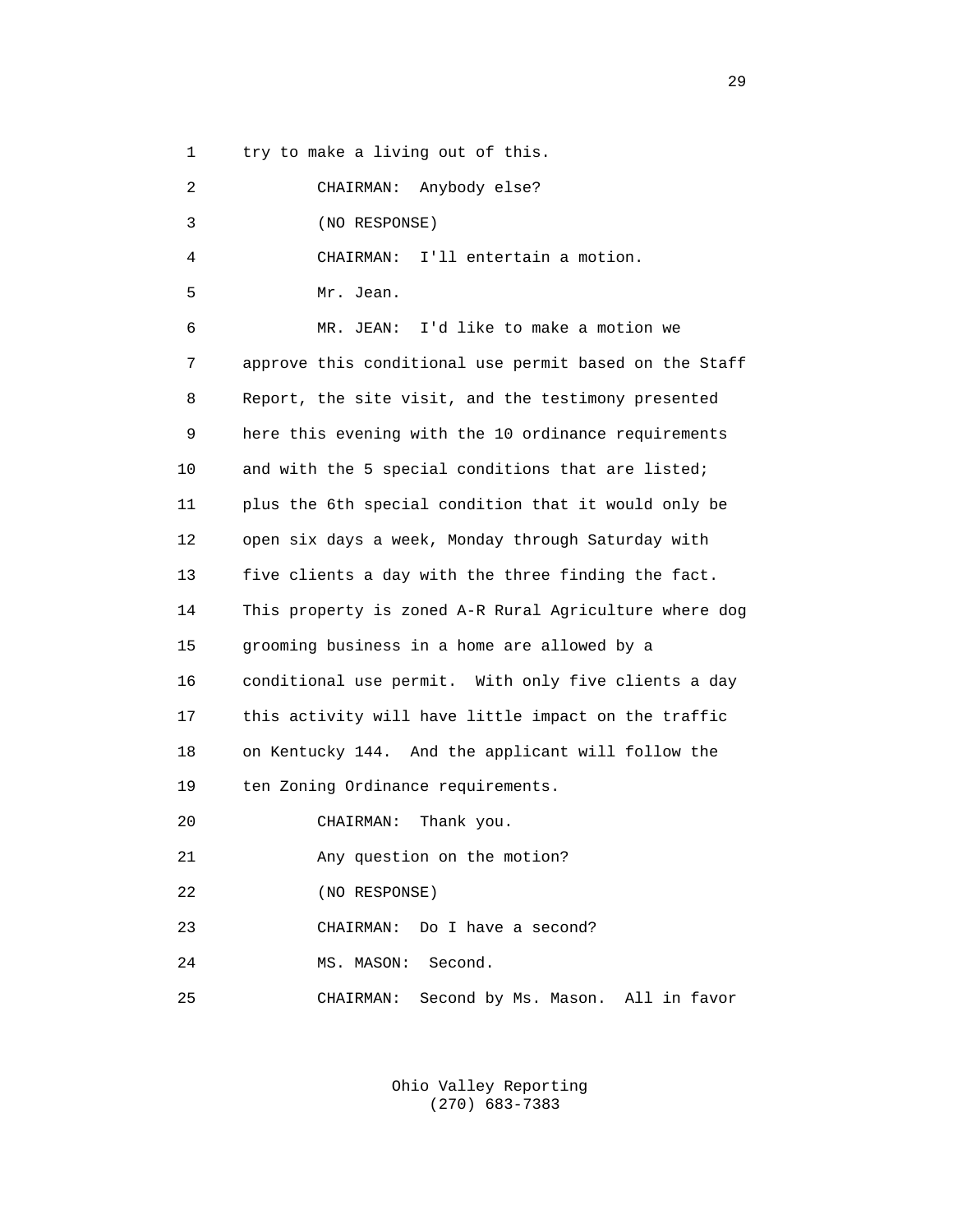1 of the motion raise your right hand. 2 (ALL BOARD MEMBERS PRESENT RESPONDED AYE.) 3 CHAIRMAN: Motion carries unanimously. 4 Next item. 5 ---------------------------------------------- 6 VARIANCES 7 ITEM 6 8 25 Church Street, zoned R-1A Single-Family Residential Consider request for a Variance in order to allow the<br>equation of accessory structures on the combined square footage of accessory structures on the property to exceed the square footage of the existing 10 home. Reference: Zoning Ordinance, Article 3,<br>11 Section 3.6(c) Section  $3.6(c)$  Applicant: Stephen A. Smith 12 13 MR. PEDLEY: The subject property is a 0.41 14 acre lot that is zoned R-1A Single Family Residential 15 and located near the intersection of Church Street and 16 Highway 1554. This property consists of an existing 17 home and a detached garage used for residential 18 accessory storage. 19 The applicant intends to construct an 20 additional 1200 square foot building on the property; 21 however, doing so will cause the combined footprint of 22 the two detached buildings to exceed the footprint of 23 the home. As a result, the applicant has requested a 24 variance to allow the construction of this garage. 25 As further detailed in the Staff Report, the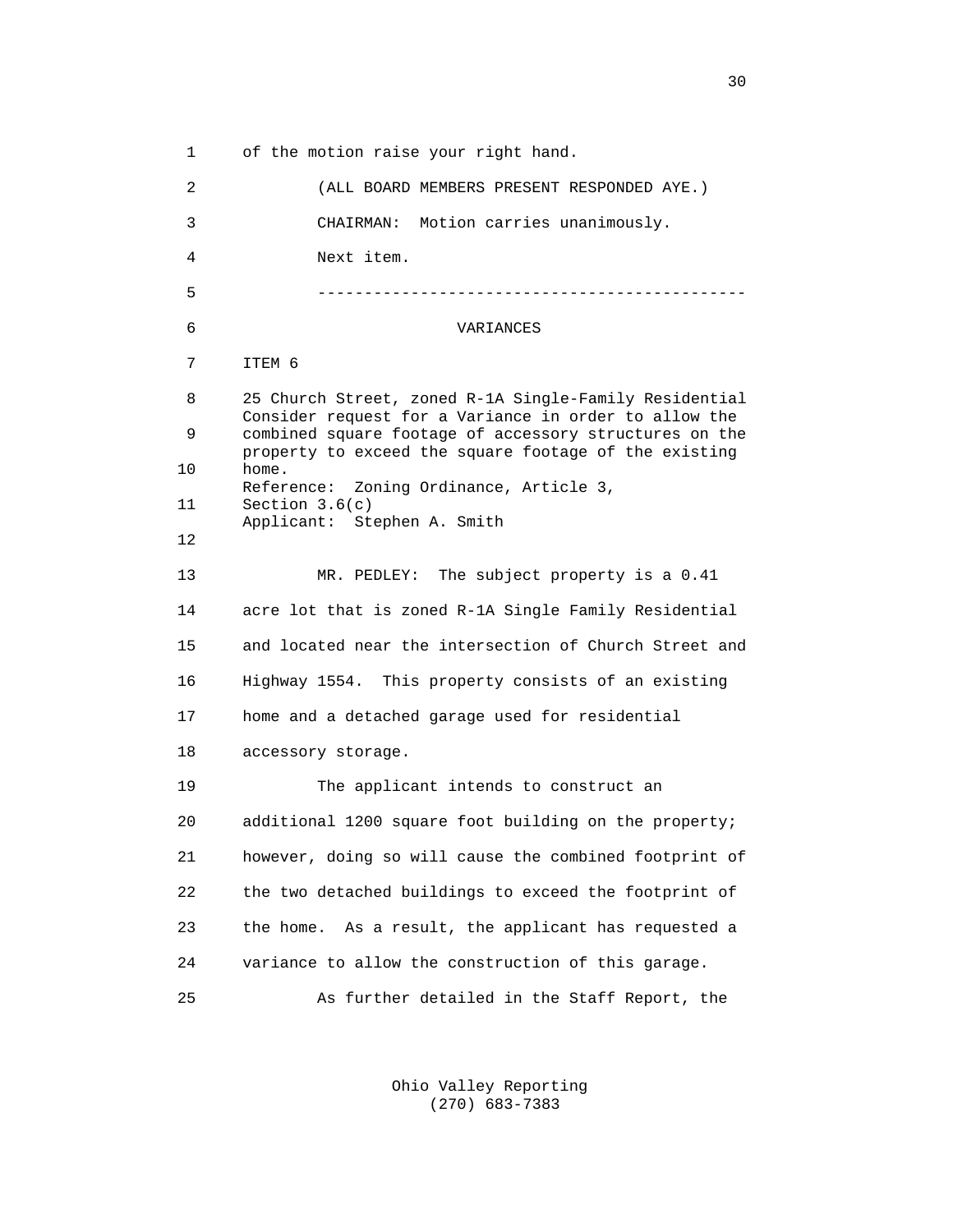1 OMPC Staff believes that granting the proposed 2 variance will not adversely affect the public safety 3 and will not cause a nuisance to the public because 4 the structure will meet all required setbacks, and 5 because the total footprint of all roofed structures 6 will be far less than the allowed 50 percent lot 7 coverage. It may not alter the essential character of 8 the general vicinity and may not create an 9 unreasonable circumvention of the zoning regulations 10 because the accessory structures on a neighboring lot 11 appear to exceed the square footage of their 12 respective home, and structures larger than the 13 proposed could be permitted within the general 14 vicinity. 15 Staff recommends approval with the condition 16 that all necessary building, electrical, and HVAC 17 permits, inspections, and certificates of occupancy 18 and compliance are obtained. 19 We would like to enter the Staff Report into 20 the record as Exhibit E. 21 CHAIRMAN: Is there anyone here representing 22 the applicant? 23 MS. KNIGHT: State your name, please. 24 MR. SMITH: Stephen A. Smith. 25 (STEPHEN SMITH SWORN BY ATTORNEY.)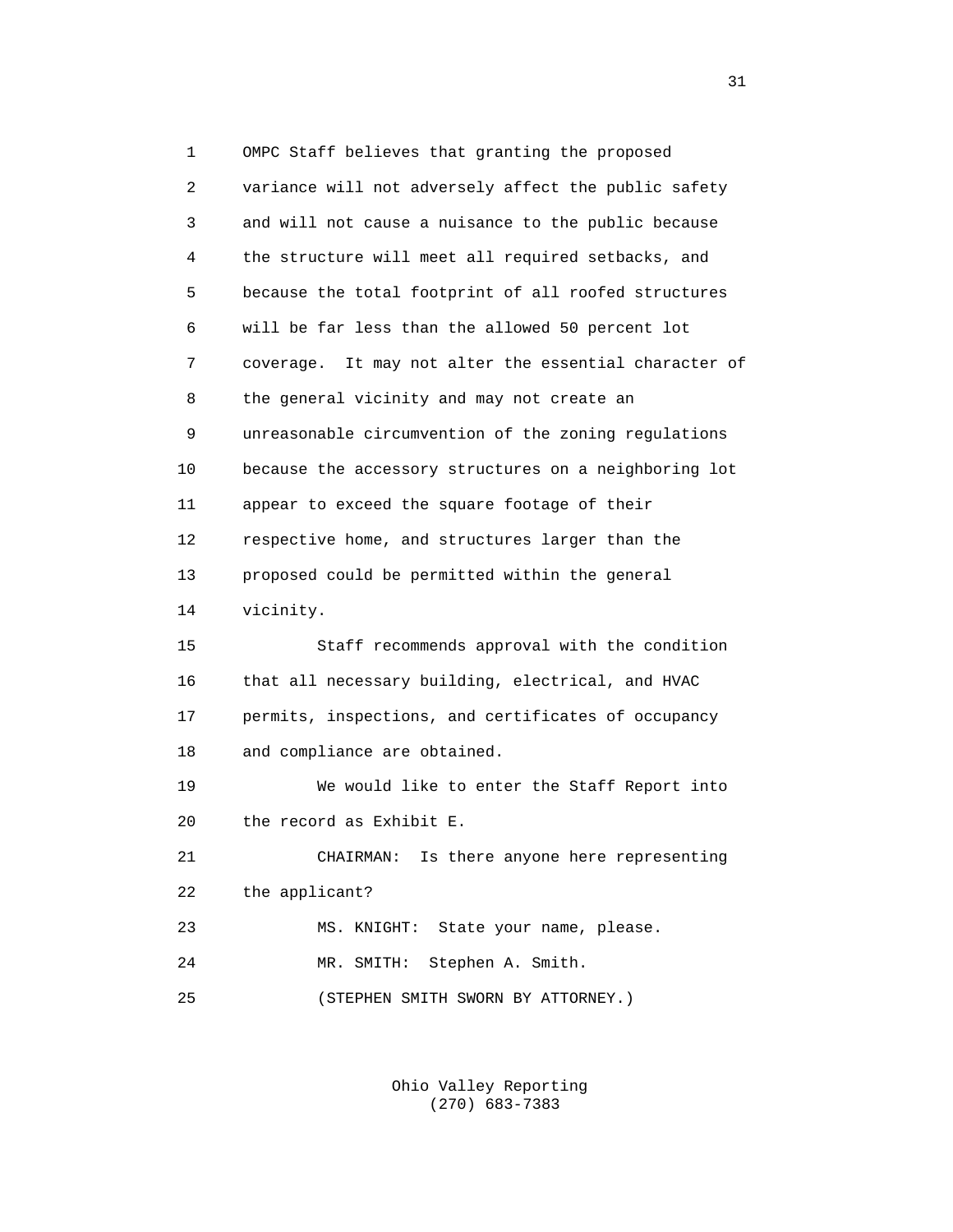1 CHAIRMAN: Do you have anything you want to 2 add to what's been put in the record? 3 MR. SMITH: No. Only thing is the existing 4 building that's already there is more storage. It's 5 just something my grandfather built when he was doing 6 cabinet making. That's all it is, is storage. This 7 is going to be something that we're going to use to 8 store our vehicles, keep them out of the weather and 9 keep them nice. 10 CHAIRMAN: Thank you. 11 Anybody have any questions of Mr. Smith or 12 comments? 13 (NO RESPONSE) 14 CHAIRMAN: Anybody on the board? 15 (NO RESPONSE) 16 CHAIRMAN: I'll entertain a motion. 17 Ms. Mason. 18 MS. MASON: I make a motion to approve based 19 on the information presented tonight and the testimony 20 and the Staff Report with the findings 1 through 4 and 21 that they meet the condition that was read into the 22 Staff Report. 23 MS. THOMPSON: Second. 24 CHAIRMAN: Second by Tori. All in favor of 25 the motion raise your right hand.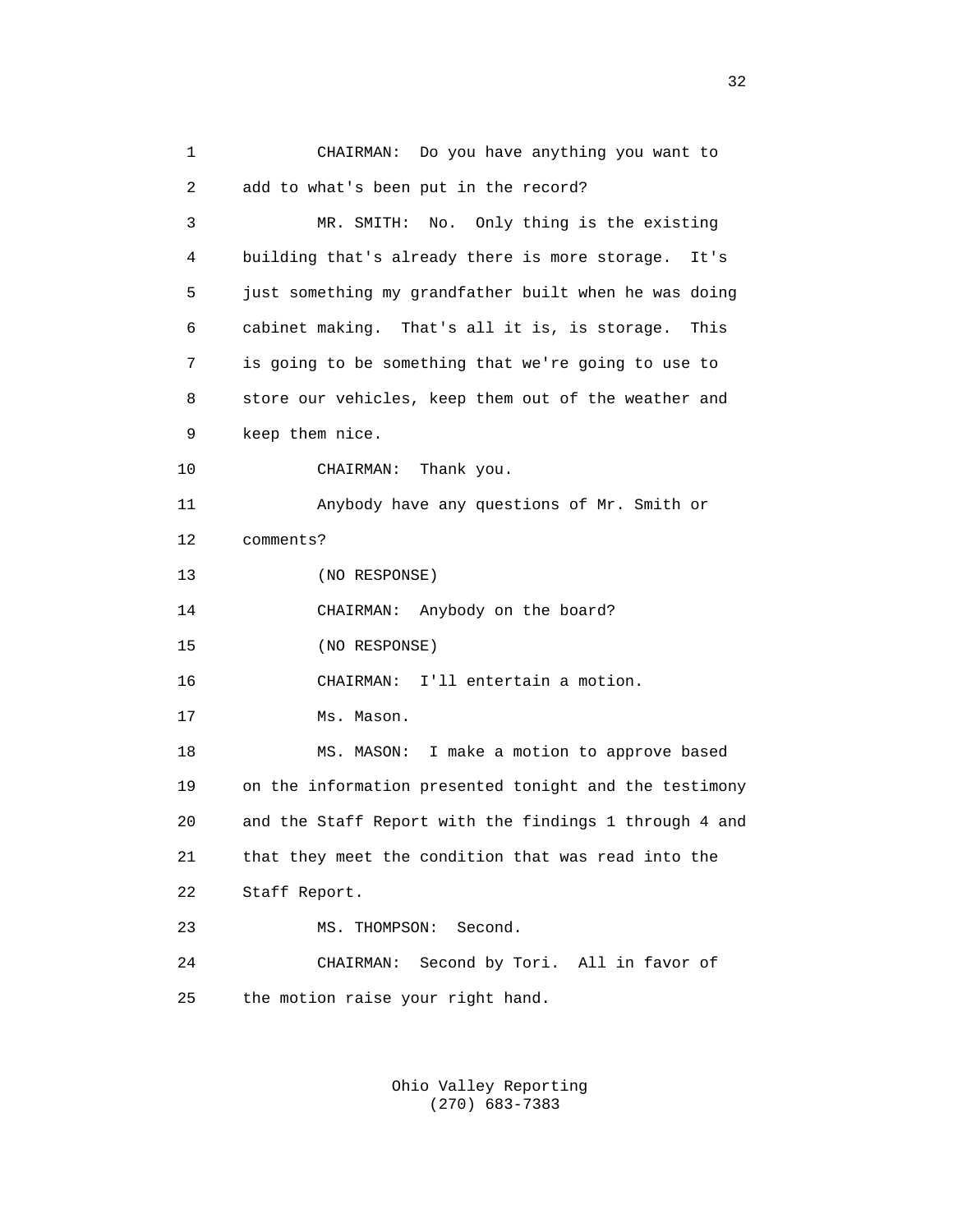1 (ALL BOARD MEMBERS PRESENT RESPONDED AYE.) 2 CHAIRMAN: Motion carries unanimously. 3 ITEM 7 4 2290 Wilson Lane, zoned R-1A Single-Family Residential Consider request for a Variance in order to reduce the<br>5 front vard building setback from 35-feet to 30-feet 5 front yard building setback from 35-feet to 30-feet from the front property line. 6 References: Zoning Ordinance, Article 8, Section 8.5.5(c)<br>7 Applicant: Ewin Applicant: Ewind Torres; Ludy Alvarado Flores 8 MR. PEDLEY: The subject property is a 0.32 9 acre lot that is zoned R-1A Single Family Residential 10 and is located in the middle of Wilson Lane with 11 existing homes on each side. The applicant intends to 12 place a Class I Manufactured Home on the subject 13 property. 14 This lot is unique in that it has a platted 15 35-foot front building setback, 10-feet larger than 16 the typically required 25-feet. In order to place the 17 proposed structure in line with the neighboring homes, 18 the applicant has requested a variance to reduce this 19 setback from 35-feet to 30-feet. 20 As further detailed in the staff report, the 21 OMPC staff believes that granting the proposed 22 variance will not adversely affect the public welfare 23 and will not alter the essential character of the 24 general vicinity because neighboring homes are located 25 closer to the front property line than the requested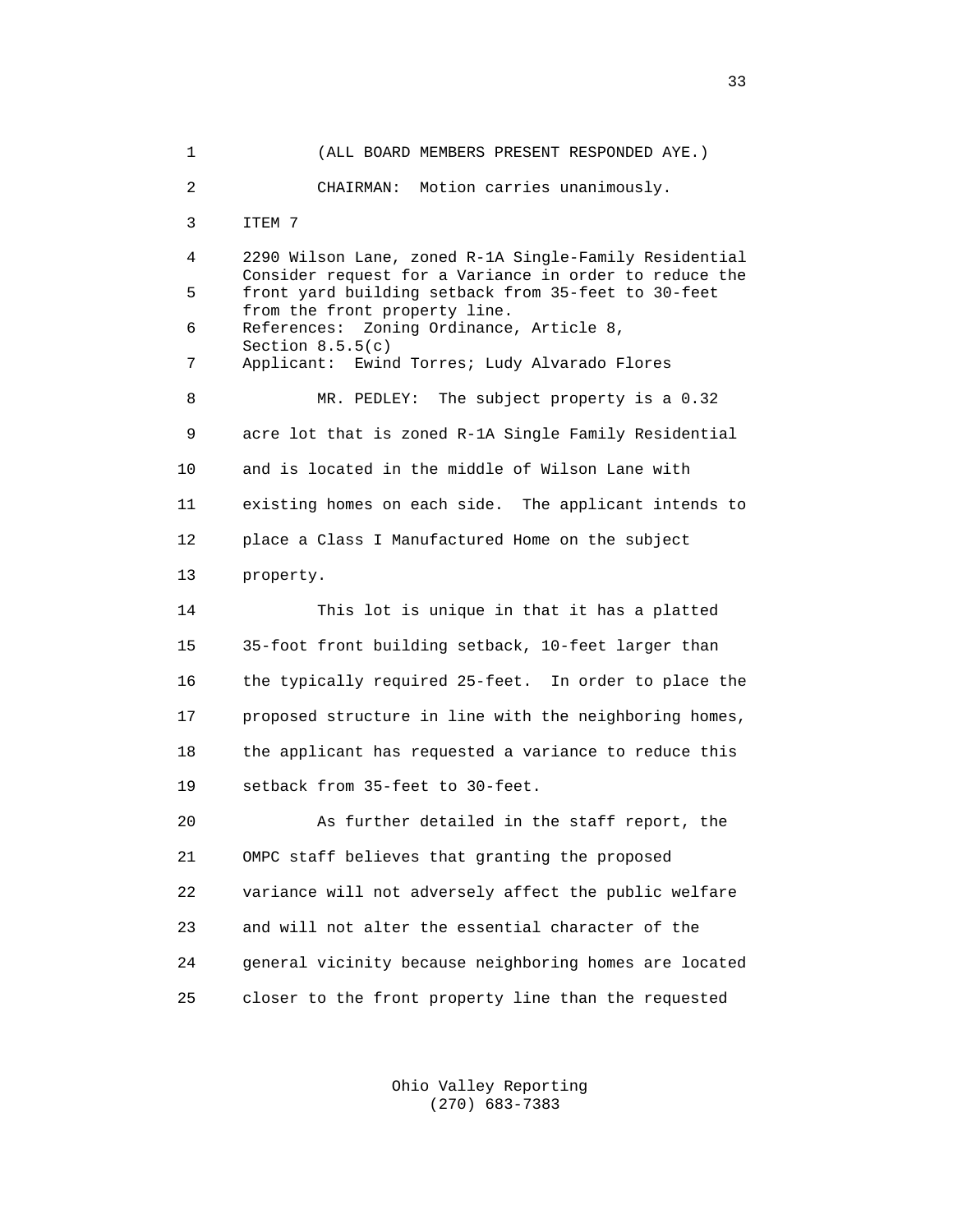1 variance. Additionally it will not cause a hazard to 2 the public and will not allow an unreasonable 3 circumvention of the requirements of the zoning 4 regulations because the structure will still maintain 5 a greater front yard building setback than most other 6 structures along local roads are required to maintain. 7 Staff recommends approval with the condition 8 that all necessary building, electrical, and HVAC 9 permits, inspections, and certificates of occupancy 10 and compliance are obtained. 11 We would like to enter the Staff Report into 12 the record as Exhibit F. 13 CHAIRMAN: Thank you. 14 Is there someone here representing this 15 application? 16 MS. KNIGHT: Please state your name for the 17 record. 18 MR. TORRES: Ewind Torres. 19 (EWIND TORRES SWORN BY ATTORNEY.) 20 CHAIRMAN: Do you have anything to add to what 21 he has read into the record? 22 MR. TORRES: I do not. 23 CHAIRMAN: Anybody on the board have 24 questions? 25 (NO RESPONSE)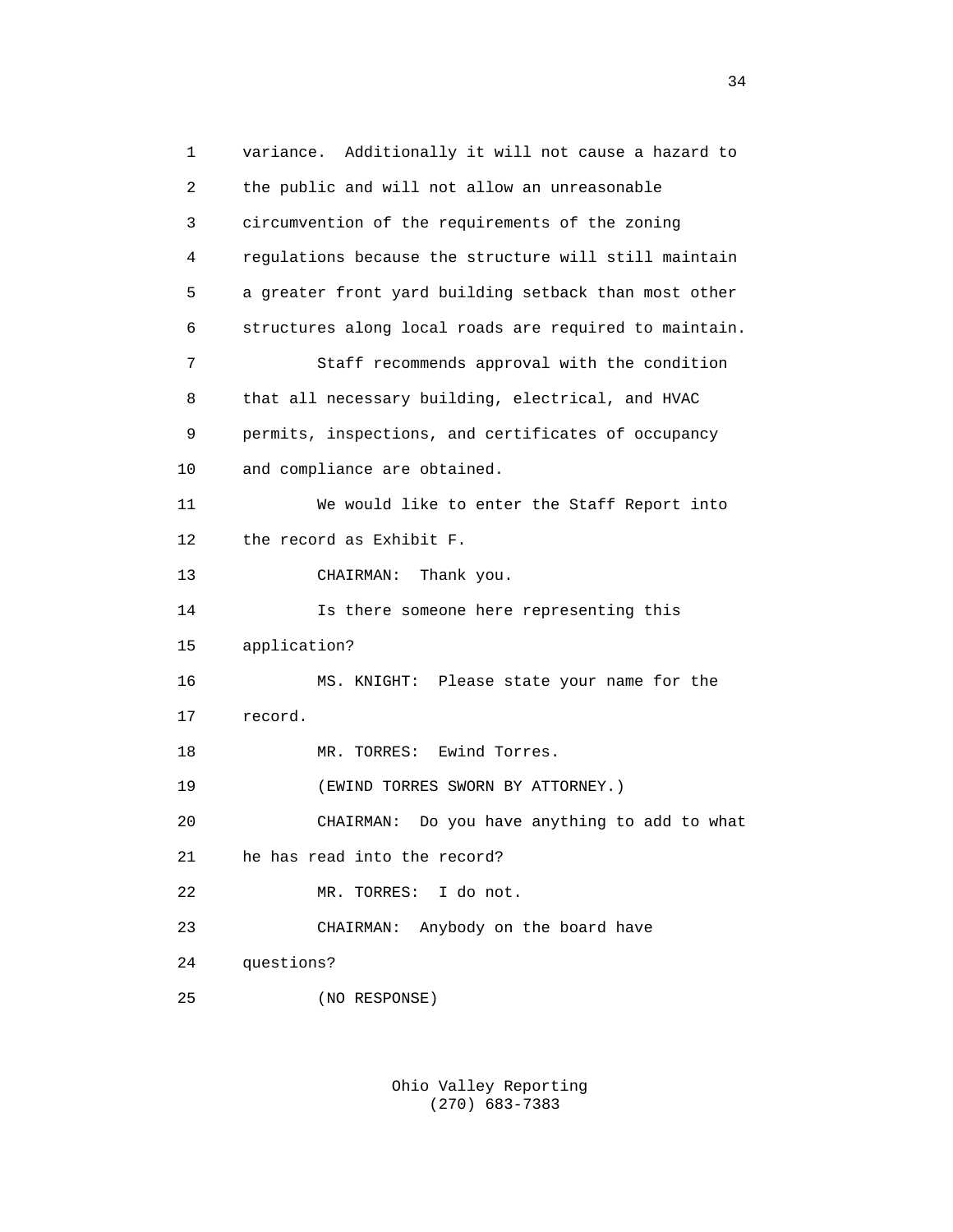1 CHAIRMAN: Anybody in the audience have 2 questions? 3 (NO RESPONSE) 4 CHAIRMAN: I will entertain a motion. 5 Mr. Glenn. 6 MR. GLENN: I make motion to approve this 7 variance based on the information from the Staff and 8 everything that has been read in here tonight, 9 especially the fact that it's not going to alter the 10 essential character of the area because there are 11 other buildings there that are even closer than what 12 this building would be, and also that he meets the 13 special condition of obtaining all its permits. 14 CHAIRMAN: Thank you. 15 Do I have a second on the motion? 16 MR. REEVES: Second. 17 CHAIRMAN: Second by Mr. Reeves. All in favor 18 of the motion raise your right hand. 19 (ALL BOARD MEMBERS PRESENT RESPONDED AYE.) 20 CHAIRMAN: Motion carries unanimously. 21 Next item. 22 MS. MASON: Motion to adjourn. 23 MS. THOMPSON: Second. 24 CHAIRMAN: All in favor of the motion raise 25 your right hand.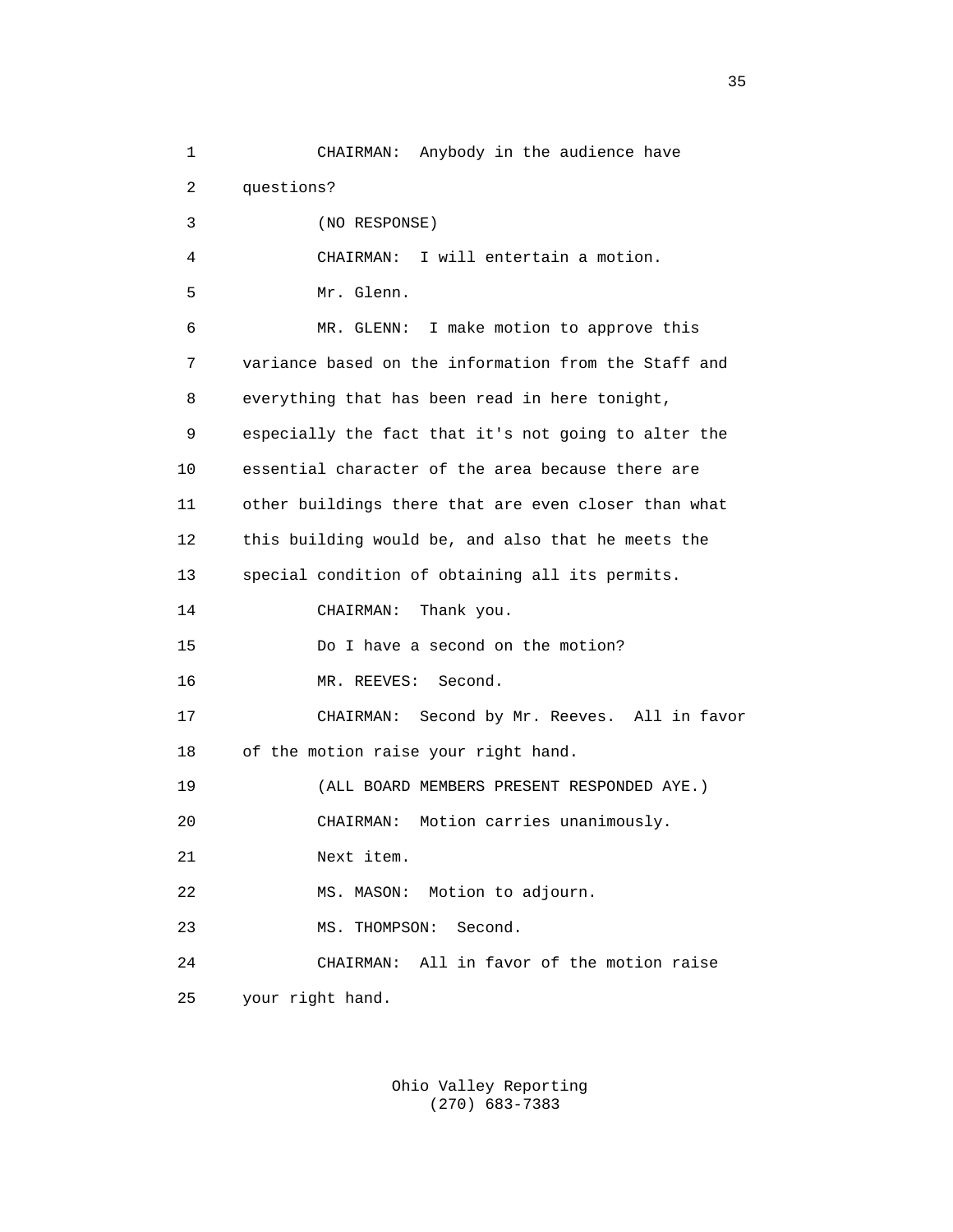| $\ensuremath{\mathbbm{1}}$ | (ALL BOARD MEMBERS PRESENT RESPONDED AYE.) |
|----------------------------|--------------------------------------------|
| $\sqrt{2}$                 | CHAIRMAN: We are adjourned.                |
| $\mathbf{3}$               | --------                                   |
| $\,4$                      |                                            |
| $\mathsf S$                |                                            |
| $\epsilon$                 |                                            |
| $\sqrt{ }$                 |                                            |
| $\,8\,$                    |                                            |
| $\mathsf 9$                |                                            |
| $10$                       |                                            |
| $11\,$                     |                                            |
| $12\,$                     |                                            |
| $13\,$                     |                                            |
| $14\,$                     |                                            |
| 15                         |                                            |
| 16                         |                                            |
| $17\,$                     |                                            |
| $18\,$                     |                                            |
| 19                         |                                            |
| $2\,0$                     |                                            |
| $2\sqrt{1}$                |                                            |
| $2\sqrt{2}$                |                                            |
| 23                         |                                            |
| $2\sqrt{4}$                |                                            |
| 25                         |                                            |